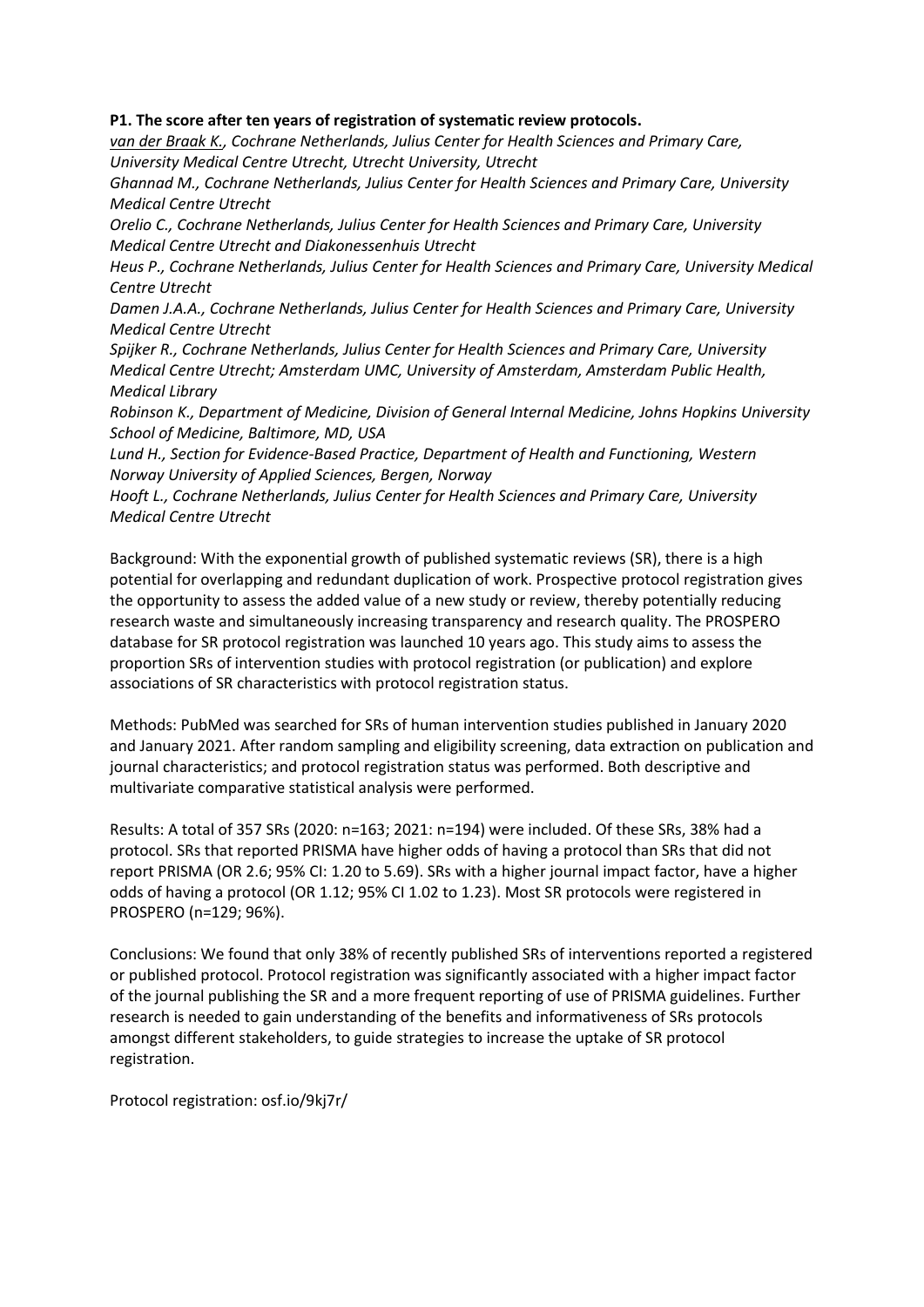### **P2. Genetic association studies in critically ill patients: protocol for a systematic review.**

*Zhang W., Department of Epidemiology, University Medical Center Groningen Groningen, The Netherlands and Department of Critical Care, University Medical Center Groningen van der Voort P.H.J., Department of Critical Care, University Medical Center Groningen Lunter G.A., Department of Epidemiology, University Medical Center Groningen Keus F., Department of Critical Care, University Medical Center Groningen Snieder H., Department of Epidemiology, University Medical Center Groningen*

Background: Patients in the intensive care unit (ICU) are highly heterogeneous in characteristics, clinical course and outcomes. Genetic variability may partly explain the variability in disease courses observed among critically ill patients and may identify subgroups exhibiting similar disease courses. The aim of this study is to conduct a systematic review of all genetic association studies of critically ill patients with their outcomes.

Methods: This systematic review will be conducted and reported according to the HuGE Review Handbook V1.0. We will search PubMed, Embase and the Cochrane libraries for relevant studies. All types of genetic association studies that included acutely admitted medical and surgical adult ICU patients will be considered for this systematic review. All studies will be selected according to predefined selection criteria and will be evaluated and assessed for risk of bias independently by two reviewers using a newly developed quality assessment tool based on guidelines from the HuGE Review Handbook V1.0 with some modifications reflecting recent insights. This quality assessment tool consists of twelve questions representing the following domains: selection bias, information bias, confounding, multiple testing and replication and Hardy-Weinberg Equilibrium. We will provide an overview of all included studies by reporting the characteristics of the study designs, the patients included in the studies, the genetic variables and the outcomes evaluated. PROSPERO registration number: CRD42021209744.

Conclusion: The proposed systematic review will be able to give an overview of genetic loci which are associated with some degree of organ failure and will enable easier access to published results. These results might encourage external validation of earlier findings, and will help direct choice of genes of interest for future genetic studies on organ failure and/or critically ill patients.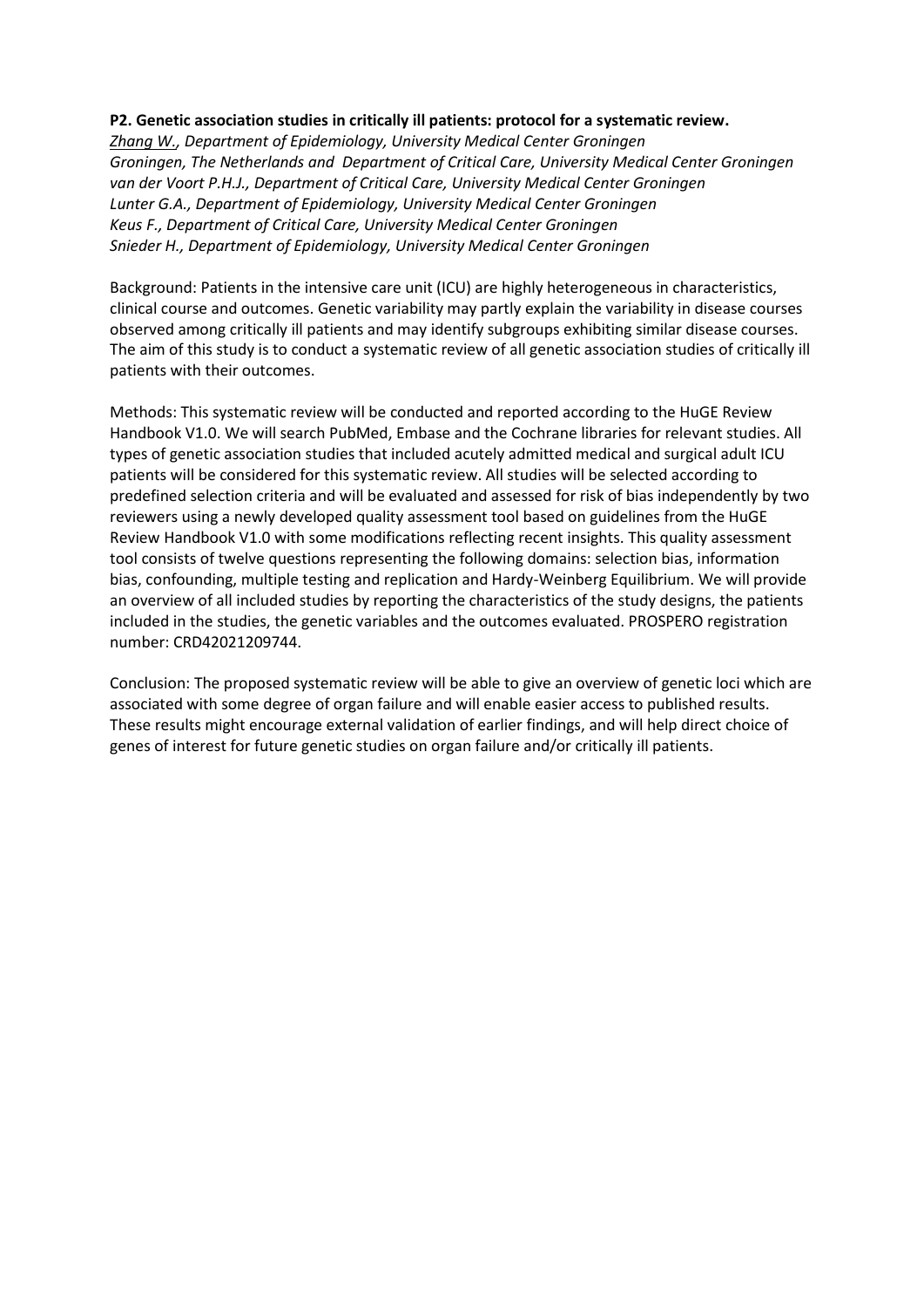# **P3. Exploratory analyses in etiologic research: considerations for assessment of credibility.**

*Luijken K., Department of Clinical Epidemiology, Leiden University Medical Center, Leiden and Department of Epidemiology and Global Health, University Medical Center Utrecht, Utrecht, the Netherlands* 

*Rosendaal F., Department of Clinical Epidemiology, Leiden University Medical Center Groenwold R., Department of Clinical Epidemiology, Leiden University Medical Center and Department of Biomedical Data Sciences, Leiden University Medical Center*

Exploratory analyses in etiologic research are not always optimally reported. Since these analyses are usually done to generate new research questions, it is tempting to quickly perform a statistical test (or multiple tests) to get a first answer to the problem. However, when such 'quick-test' results are presented in a research article, their interpretation

may be ad hoc and unintentionally overconfident. We provide six considerations that should be central to reporting and the discussion about the credibility of exploratory analyses. These points focus on the defined research problem, the established protocol, the cautious assessment of statistical criteria, the interpretation of findings, the completeness of reporting, and the impact of exploratory findings on future etiologic research.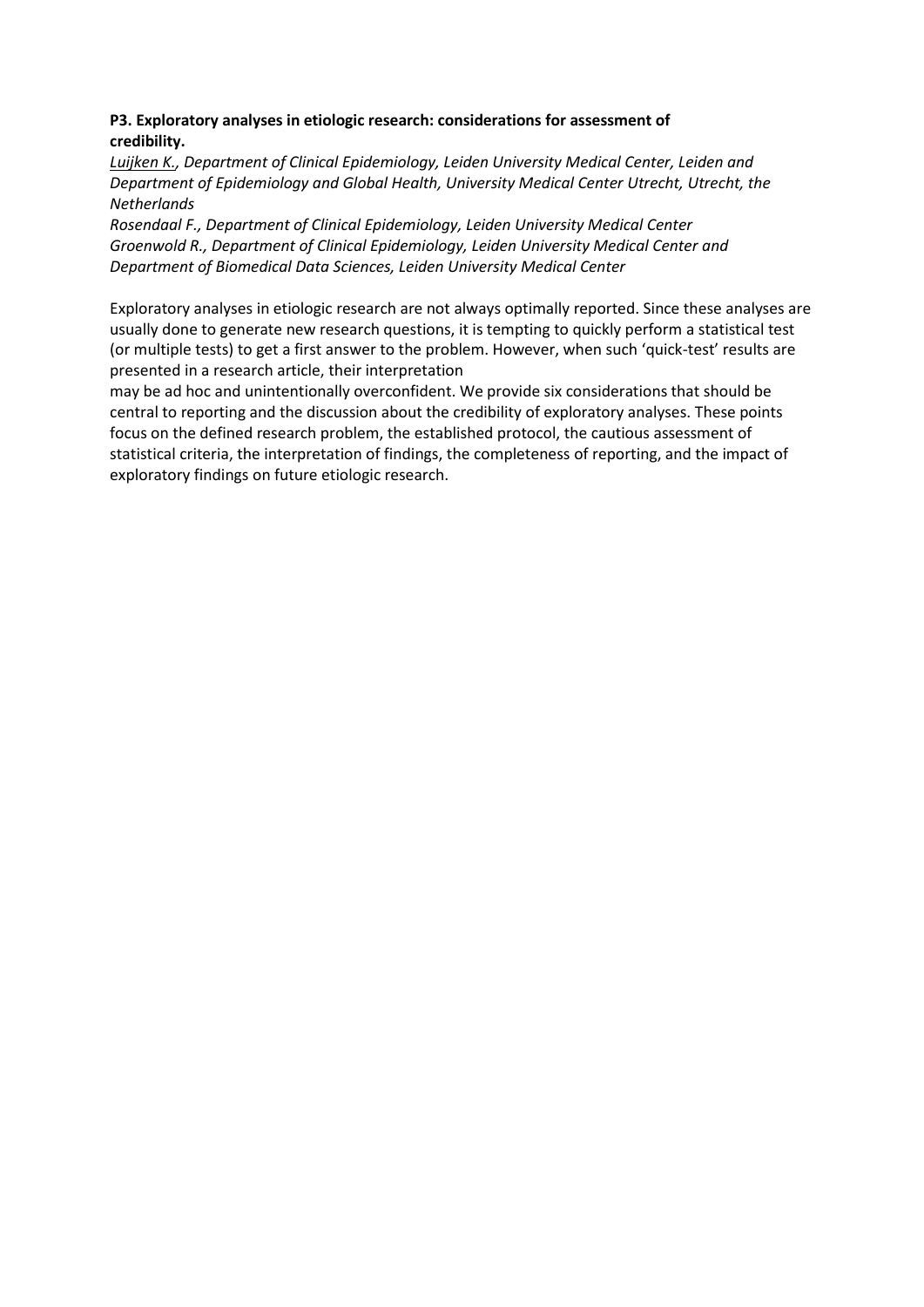### **P4. Calculating diagnostic performance measures in clustered data: A simulation study.**

*Tamasi K., Department of Epidemiology, University Medical Center Groningen, Groningen, The Netherlands*

*Lunter G.A., Department of Epidemiology University Medical Center Groningen, Groningen, The Netherlands*

Background: Diagnostic performance measures (sensitivity, specificity, and positive/negative predictive values) are routinely reported in the medical literature, however, ramifications of clustering are not always properly accounted for. Clustering takes place for example when patients contribute multiple specimens each or the research involves multiple surgical teams or hospitals. Specimens coming from the same patient (surgical team, hospital, etc.) tend to share certain characteristics, making within-patient observations more similar than between-patient ones. Moreover, clustered data need to be considered with respect to balancedness (i.e., equal number of specimens per patient?) and missingness (what mechanisms are at work: MCAR/MAR/MNAR?). Disregarding the clustered nature of the data and thus implicitly assuming that specimens are independent can lead to erroneous conclusions, i.e., imprecise estimates and too narrow CIs. Several methods that address clustering are available, but it's far from clear which one to use under what conditions.

Methods: We compare methods that adjust for clustering when calculating diagnostic performance (e.g., variance adjustment methods, robust standard errors, logistic mixed effects modeling, generalized estimating equations, cluster bootstrap). We simulate a large number of patient samples given a set of population parameters (patient- and specimen-level disease prevalence, disease-, specimen-, and test status), calculate each performance measure and their 95% CI using each method in each sample, and evaluate coverage probabilities and CI length. Crucially, we assess robustness of performance as a function of population parameters, clustering, balancedness, and missingness.

Results and conclusion: Our objectives are to provide healthcare professionals with practical guidelines

(1) to determine if clustering presents an issue in their data set,

(2) to choose the optimal method given their needs and constraints, and

(3) to minimize error and bias in the design and analysis of screening and diagnostic studies.

Our implementation of the methods using R will be shared.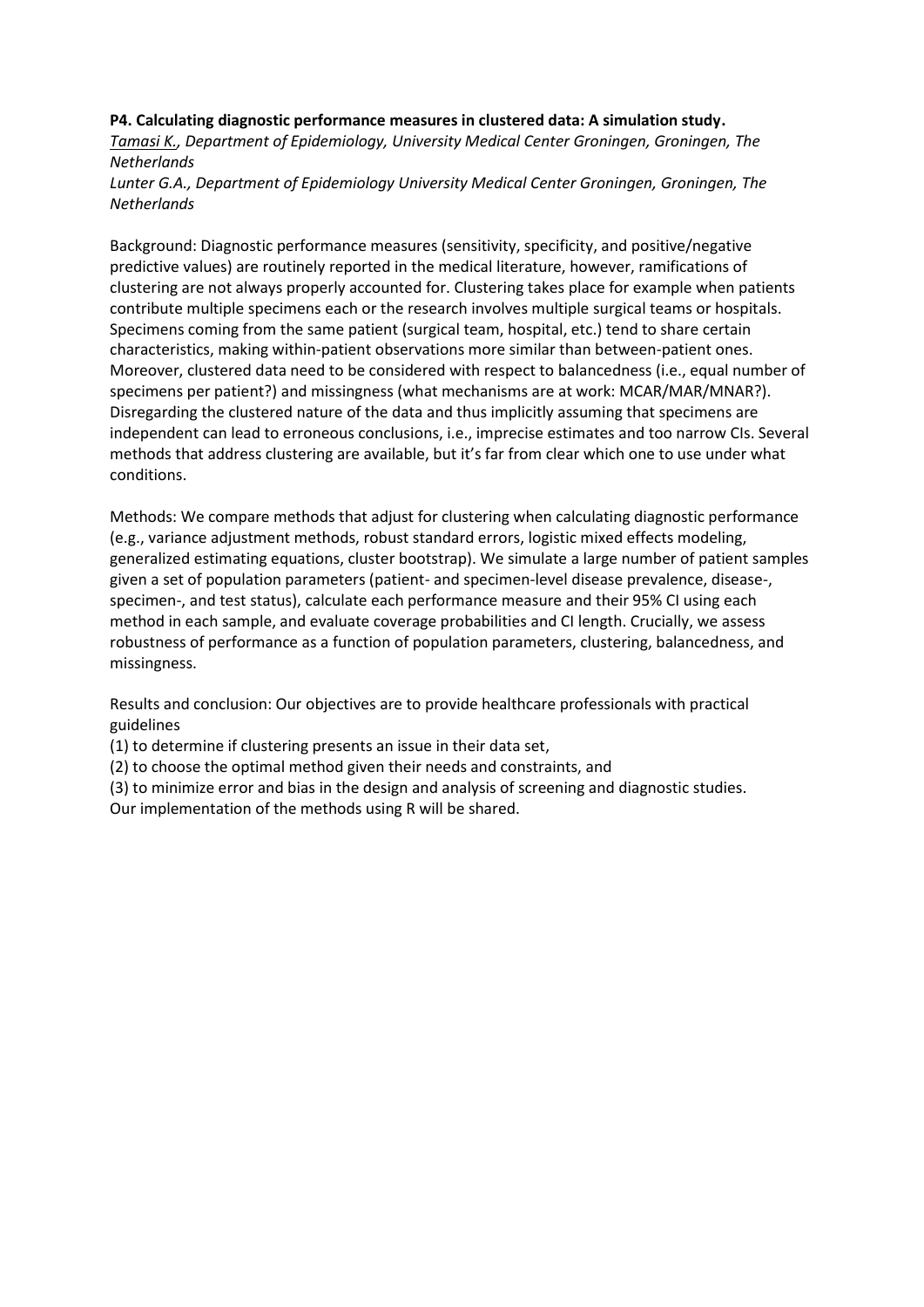# **P5. Distinguishing acute heart failure from COPD exacerbations in COPD patients with acute dyspnoea: Integrating a supportive AI screening tool in the systematic literature review process.**

*van Dijk S.H.B., Health Technology & Services Research, TechMed Centre, University of Twente & Department of Pulmonary Medicine, Medisch Spectrum Twente, Enschede, the Netherlands Brusse-Keizer M.G.J., Medical School Twente, Medisch Spectrum Twente & Health Technology & Services Research, TechMed Centre, University of Twente*

*Bucsán C.C., Department of Pulmonary Medicine, Medisch Spectrum Twente & Cognition, Data & Education, BMS Faculty, University of Twente*

*Doggen C.J.M., Health Technology & Services Research, TechMed Centre, University of Twente & Clinical Research Centre, Rijnstate Hospital*

*van der Palen J., Medical School Twente, Medisch Spectrum Twente & Cognition, Data & Education, BMS Faculty, University of Twente*

*Lenferink A., Health Technology & Services Research, TechMed Centre, University of Twente & Department of Pulmonary Medicine, Medisch Spectrum Twente & Clinical Research Centre, Rijnstate Hospital*

Background: Acute Exacerbations of COPD (AECOPD) and Acute Heart Failure (AHF) are difficult to distinguish, since both AECOPD and AHF manifest themselves with acute dyspnoea in COPD patients. This complicates timely and appropriate initiation of treatment. It is therefore important to provide an overview of markers that can help distinguishing AHF from AECOPD in dyspnoeic COPD patients.

Methods: An extensive literature search without restrictions was performed in PubMed, Web of Science, Scopus, Embase, CINAHL, and the Cochrane Library. An AI tool (Nature Mach Intell 2021;3:125–133) was used for the title and abstract screening and applies a researcher-in-the-loop text mining algorithm. This algorithm continuously provides the next study with the highest probability of being relevant, based on previous decisions of the first reviewer. After the tool provided 100 irrelevant studies in a row, the screening was stopped. A second reviewer checked a random 20% of the first reviewer's decisions to assess their reliability. Full-text eligibility was independently assessed manually by two reviewers.

Results: The first reviewer screened 1,063 (23%) titles and abstracts of 4,695 identified studies. Subsequently, 3,632 studies (77%) were automatically excluded. The reliability of the first reviewer's decisions was strong (Kappa = 0.83), therefore the training of the algorithm was considered adequate. After full-text screening, 29 studies were included for data extraction. These yielded 16 unique markers able to detect AHF in dyspnoeic COPD patients (e.g. NT-proBNP and hs-TnT blood levels, cardiac murmur).

Conclusion: Applying innovative review methods is inevitable, as medical scientific output increases exponentially. The AI tool allows screening of a large set of studies by accelerating the screening process. This review has identified markers that distinguish AHF from AECOPD. These will support the initiation of timely and appropriate treatment of AHF and/or AECOPD in dyspnoeic COPD patients, and will therefore lead to better health outcomes.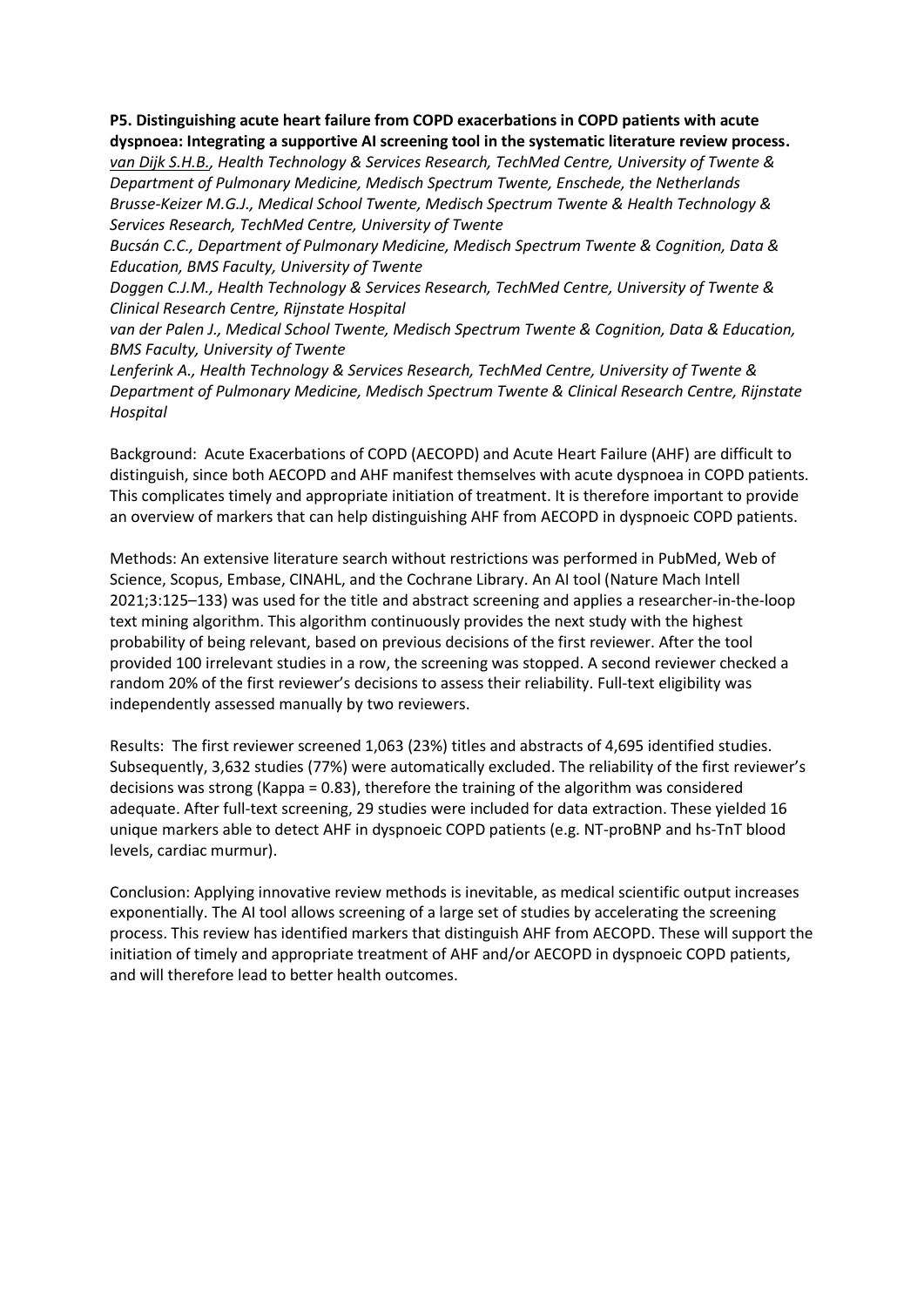### **P7. Depression and Anxiety and the Incidence of Cancer: A two-stage individual participant data meta-analysis of the direct association.**

*van Tuijl L.A., Department of Health Psychology, University Medical Center Groningen, University of Groningen, Groningen, The Netherlands Basten M., University Medical Center Utrecht Pan K-Y., Amsterdam UMC Vermeulen R., Utrecht University Portengen L., Utrecht University de Graeff A., University Medical Center Utrecht Dekker J., Amsterdam UMC Geerlings M.I., University Medical Center Utrecht Hoogendoorn A.W., Amsterdam UMC Lamers F., Amsterdam UMC Voogd A.C., Maastricht University on behalf of the PSY-CA consortium Ranchor A.V., University Medical Center Groningen*

Background: Over the last decades, it has been repeatedly suggested that depression and anxiety may lead to the onset of cancer, through mechanisms such as mutation, DNA repair, neuroendocrine processes, or unhealthy behaviors. With two-stage individual participant data (IPD) meta-analyses, we aimed to test whether depression and anxiety (diagnoses and symptoms) increase the risk for all cancers combined, smoking-related cancers, alcohol-related cancers and cancer of the following sites: breast, lung, prostate, and colorectal.

Method: IPD meta-analyses were performed with fourteen cohort studies in the PSY-CA consortium (N = 330,914, person years = 2,965,559, cancer incidences = 26,590). At stage 1, Cox regression models were fitted in each cohort for each predictor (depression diagnosis, depression symptoms, anxiety diagnosis, and anxiety symptoms) and cancer outcome (outlined above). Two models were tested: a minimally-adjusted model (correcting for sociodemographic covariates) and a maximallyadjusted model (additionally correcting for several health behaviors and relevant cancer-specific confounders). At stage 2, effect estimates (from stage 1) were entered into random-effects metaanalyses.

Results: Depression and anxiety were associated with higher incidence of lung cancer and smokingrelated cancers in the minimally-adjusted models, both for diagnoses and symptoms of depression and anxiety, but these associations became weaker when adjusting for health-related behaviors such as smoking in the maximally-adjusted models. Depression and anxiety were not related to any other cancer outcome.

Conclusion: Depression and anxiety are risk factors for lung cancer and smoking-related cancers, but the strength of these associations decreased when adjusting for health-related behaviors such as smoking. Further research is necessary to test whether health-related behaviors interact or mediate the association between depression/anxiety and lung cancer/smoking-related cancers.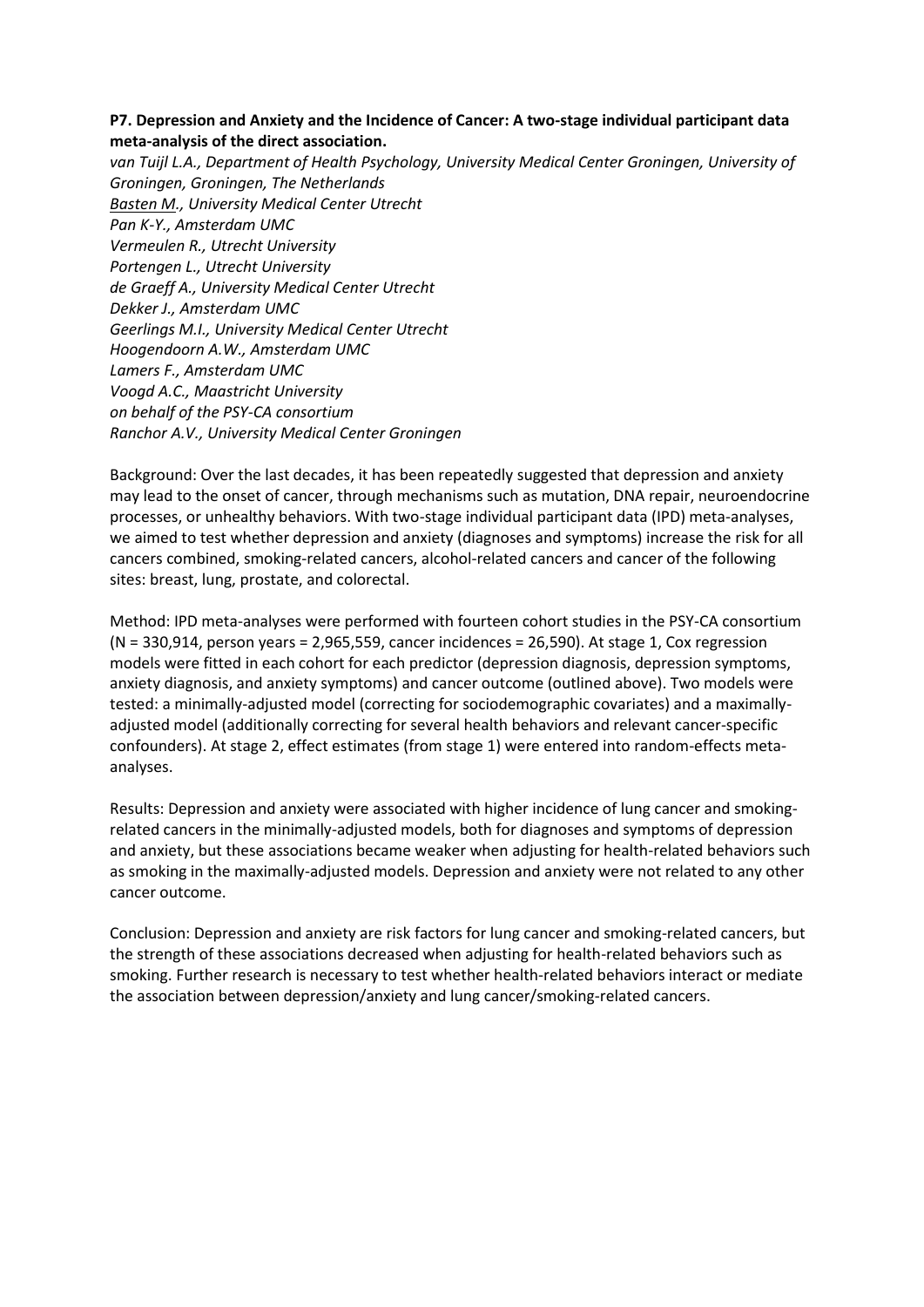# **P8. Role of innate and adaptive immune system in migraine: A population-based cohort study.** *Acarsoy C., Department of Epidemiology, Erasmus MC, Rotterdam, Netherlands. Ikram M.K., Erasmus MC. Bos D., Erasmus MC.*

Introduction: Within the multifactorial etiology of migraine, accumulating evidence points towards a role for the immune system. However, the specific contribution of innate and adaptive immunity to migraine remains unclear. Hence, we investigated the association of innate and adaptive immunity with migraine. Additionally, we explored the role of the balance between the two components of the immune system in migraine.

Methods: We measured white-blood-cell type based immunity markers and calculated their derived ratios using blood samples collected during attack-free periods and assessed the prevalence of migraine using a structured interview with participants of the prospective population-based Rotterdam Study. We assessed neutrophil and platelet counts as a proxy for innate and lymphocyte count as a proxy for adaptive immunity. The balance between the two components was assessed by the neutrophil-to-lymphocyte ratio (NLR), platelet-to-lymphocyte ratio (PLR) and systemic immuneinflammation index (SII). We investigated associations of blood cell counts, and their derived ratios with migraine (and migraine subgroups) using logistic regression models adjusting for age, sex and other variables.

Results: Among 6593 participants (mean age 65.6 ± 11.2 years, 56.7 % female), 995 (15.1%) had migraine. We found no association between neutrophil (Odds Ratio [OR] per standard deviation increase 1.02 95% Confidence Interval [CI]: 0.94-1.10), platelet (OR 1.01 CI: 0.93 – 1.09) or lymphocyte counts (OR 1.01 CI: 0.93 – 1.09) and migraine status. Similarly, no associations were observed between NLR (OR 1.01 CI: 0.94 – 1.09), PLR (OR 1.00 CI: 0.93 – 1.08) and SII (OR 1.01 CI: 0.94 – 1.09) and migraine status. In the analyses where migraine subgroups were the outcome, a significant association was observed between the platelet count and migraine with aura (OR 1.17, CI:  $1.01 - 1.35$ ).

Conclusion: Our results do not support the involvement of innate and adaptive immunity in migraine. Platelet count and migraine with aura relationship needs further investigation.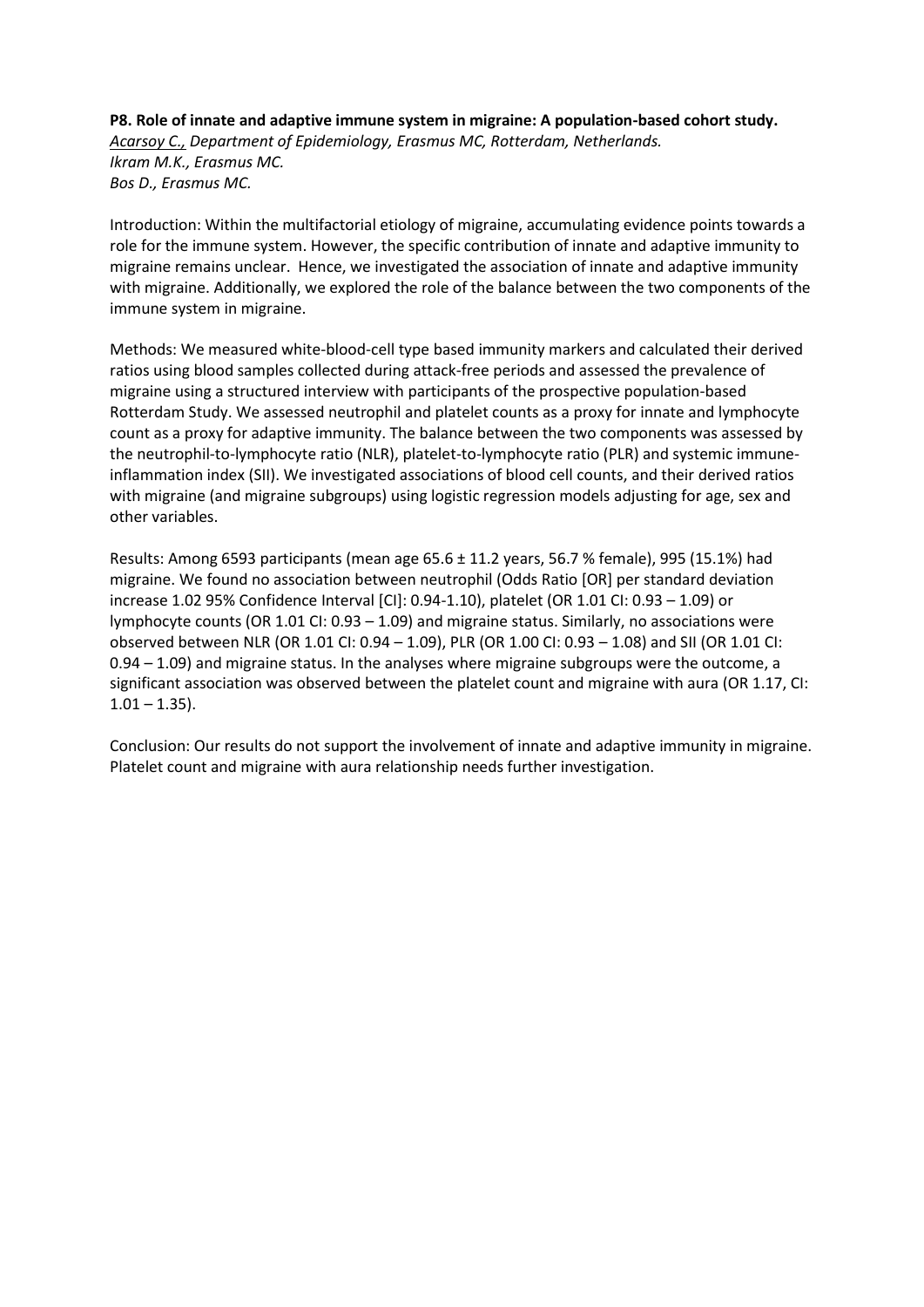# **P9. Impact of phosphate binders on quality of life in dialysis patients.**

*Colombijn J.M.T., Department of Nephrology, Amsterdam University Medical Centre and Amsterdam Cardiovascular Sciences, Amsterdam, the Netherlands and Department Nephrology and Hypertension, University Medical Centre Utrecht, Utrecht, The Netherlands Vonk S., Department Nephrology and Hypertension, University Medical Centre Utrecht, Utrecht, The Netherlands*

*Cornelis T., Department of Nephrology, Jessa Hospital, Hasselt, Belgium Boorsma S., Department of Nephrology, Laurentius Hospital, Roermond, The Netherlands Krekels M.M.E., Department of Nephrology, Zuyderland Medical Centre, Sittard, the Netherlands Abrahams A.C., Department Nephrology and Hypertension, University Medical Centre Utrecht, Utrecht, The Netherlands*

*van Jaarsveld B.C., Department of Nephrology, Amsterdam University Medical Centre and Amsterdam Cardiovascular Sciences, Amsterdam, the Netherlands and Diapriva Dialysis Centre, Amsterdam, The Netherlands*

Background: Phosphate binders contribute significantly to dialysis patients' high pill burden, complicate medication regimens, and have unpleasant taste and large size which may affect patients' quality of life. This study explores the association between phosphate binder pill burden and healthrelated quality of life (HRQoL) in dialysis patients.

Methods: We conducted a cross-sectional multi-centre cohort study in 21 Dutch dialysis centres within the DOMESTICO study. Phosphate binder pill burden was extracted from electronic patient records. Primary outcome was HRQoL measured with the Short Form 12 physical and mental component summary scores (PCS and MCS). Secondary endpoints were severity of gastro-intestinal symptoms, itching, and dry mouth, and mental health symptoms, measured with the Dialysis Symptom Index, and self-rated health measured on a visual analogue scale.

Results: In total 388 patients were included. Mean age was 62±16 years, 128 (33%) were female and 293 (77%) underwent haemodialysis. . Mean PCS was 37.0±10.0, mean MCS 47.4±10.1, and mean self-rated health 62±20. There was no difference in PCS and self-rated health score between patients with and without phosphate binders. Compared to patients without phosphate binders, patients using 1-3 pills reported lower scores for decreased appetite (β -0.5; 95%CI -0.9 to -0.2), implying better appetite. Patients using 4-6 pills also reported lower scores for decreased appetite (β -0.5; 95%CI -0.8 to -0.1) and for itching (β -0.5; 95%CI -0.9 to -0.1). Patients using >6 pills reported lower MCS (β -2.9; 95%CI -6.2 – 0.4) and higher scores for feeling nervous (β 0.6; 95%CI 0.1 – 1.1) and feeling sad (β 0.4; 95%Cl 0.0 – 0.9).

Conclusions: Phosphate binder pill burden is not associated with physical quality of life. A higher pill burden is associated with better appetite and less itching. Patients using >6 pills per day report lower mental quality of life and felt nervous and sad more often.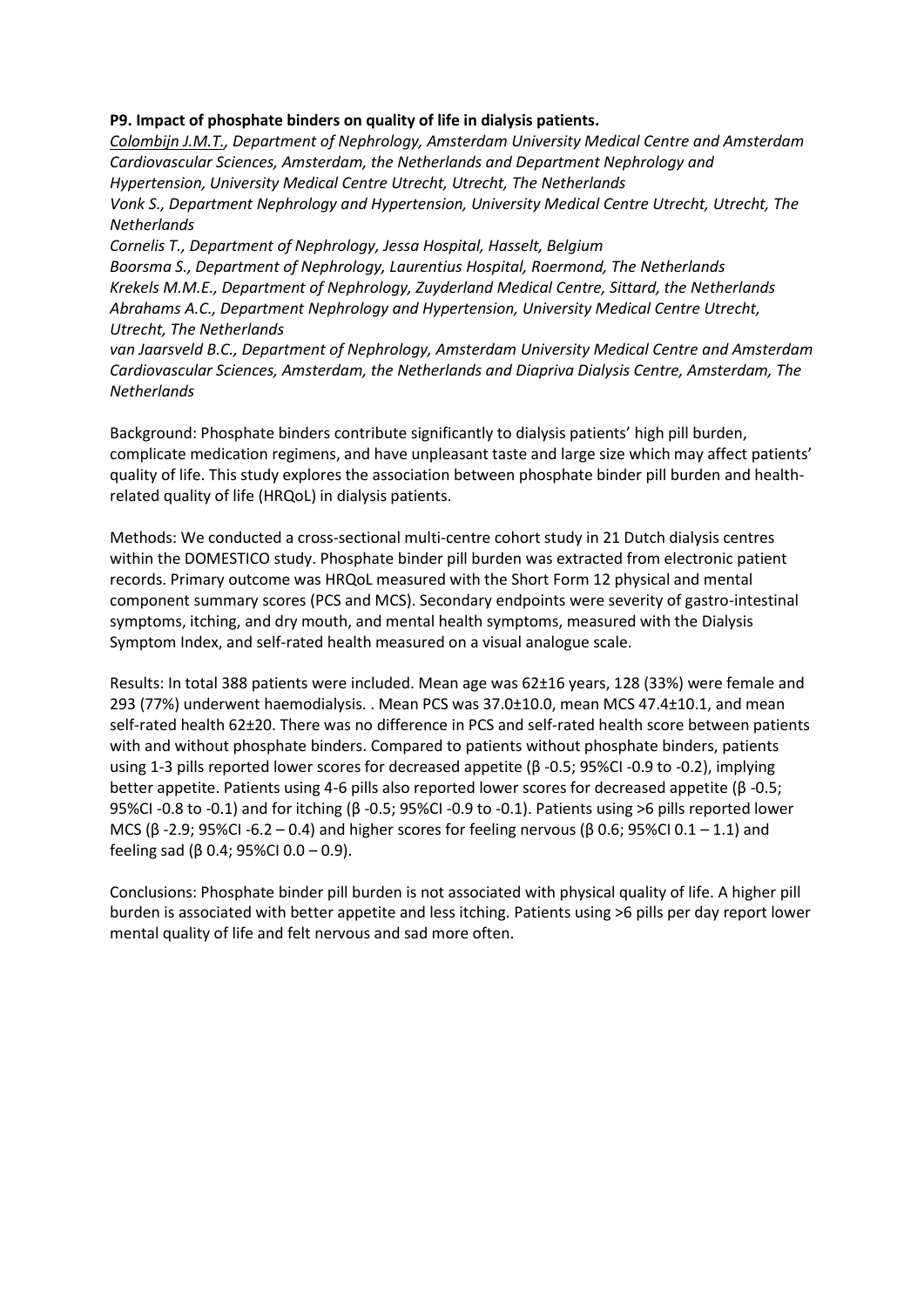# **P10. Associations between Childhood Adverse Experiences and Emotional and Behavioural Problems at Age 16 - a Network Analysis.**

*De Vries T.R., Department of Health Sciences, Community & Occupational Medicine, University Medical Center Groningen, University of Groningen, The Netherlands*

*Arends I., Department of Health Sciences, Community & Occupational Medicine, University Medical Center Groningen, University of Groningen, The Netherlands*

*Oldehinkel A.J., Interdisciplinary Center Psychopathology and Emotion Regulation (ICPE), University Medical Center Groningen, University of Groningen*

*Bültmann U., Department of Health Sciences, Community & Occupational Medicine, University Medical Center Groningen, University of Groningen, The Netherlands*

Previous studies have shown that adverse experiences in childhood are associated with elevated levels of emotional- and behavioural problems. However, due to limitations of commonly used methods for modelling early life adversity, including sum scores, latent classes and single-adversity approaches, it is unclear how adverse experiences are conjunctively associated with emotional- and behavioural problems. In this study, we applied network analysis to examine associations between adverse experiences in childhood and emotional- and behavioural problems at age 16 in the Dutch Tracking Adolescents' Individual Lives Survey (TRAILS, N = 1203). Network analysis is a statistical approach that allows for estimating complex patterns of relationships between variables. In the resulting network model, peer rejection, emotional abuse, sexual abuse and parental mental health problems were directly associated with elevated emotional problems, whereas emotional abuse and familial conflicts were directly associated with behavioural problems. Other adversities were at most indirectly associated with emotional and behavioural problems. Moreover, we found three communities of strongly connected nodes: (1) parental divorce, parental addiction, and parental mental health problems; (2) financial difficulties, familial conflicts, and parental mental health problems; and (3) emotional abuse, emotional problems, behavioural problems. Our findings suggest that the association between childhood adversity and emotional and behavioural problems is driven by specific adverse experiences, which exert their effects within the context of associations with other AEs. The direction of these effects require further investigation. The findings in this study are an important step in understanding the potential mechanisms linking AEs with emotional- and behavioural problems.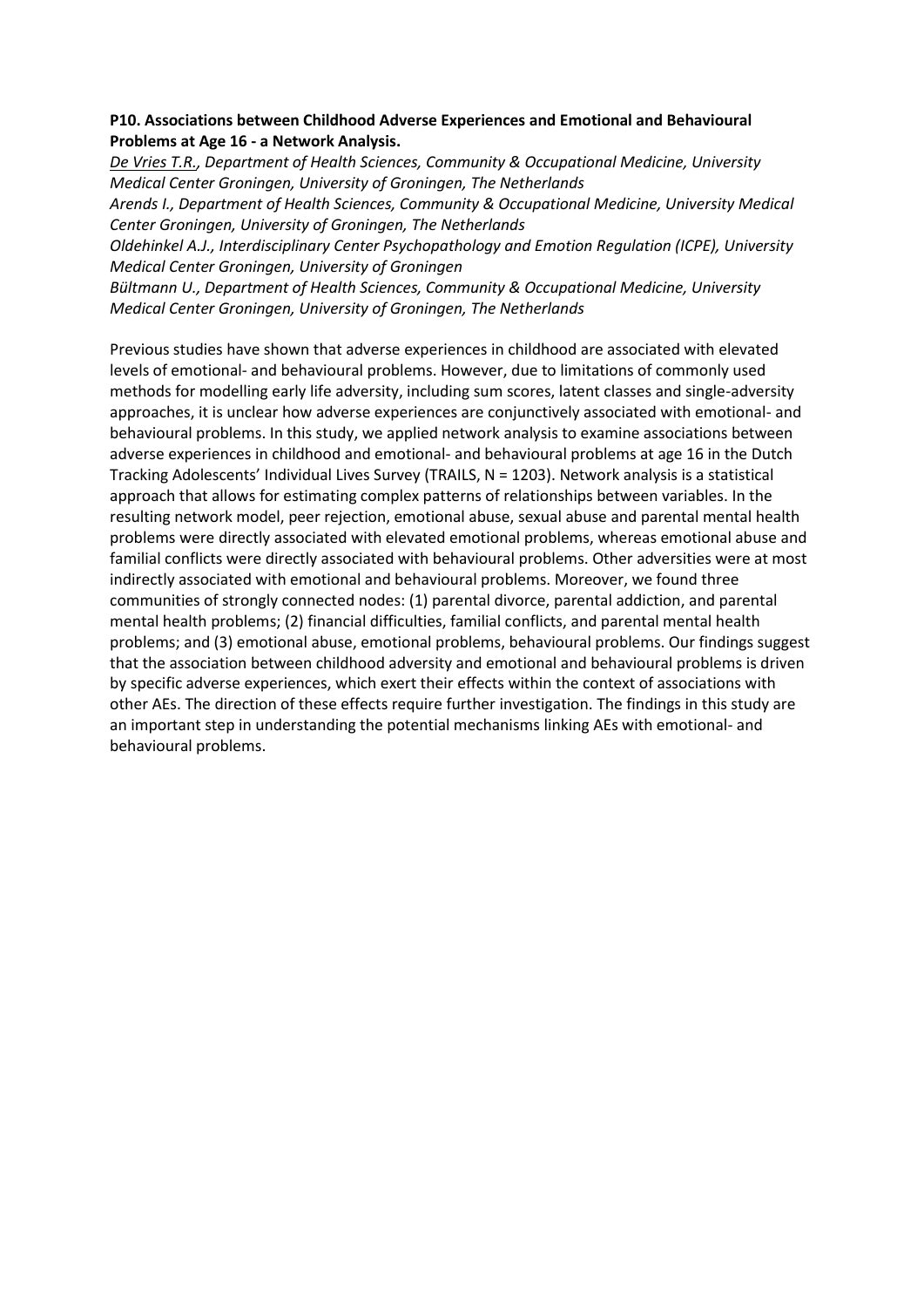# **P11. Impact of an HIV cure on HIV transmission among men who have sex with men (MSM) in the Netherlands**

*Romero F.G., Julius Center for Health Sciences and Primary Care, University Medical Center Utrecht, Utrecht University, Utrecht, the Netherlands*

*Romijnders K.A.G.J., Julius Center for Health Sciences and Primary Care, University Medical Center Utrecht, Utrecht University, Utrecht, the Netherlands*

*Dijkstra M., Department of Internal Medicine, Division of Infectious Diseases, and Amsterdam Institute for Infection and Immunity, Amsterdam UMC, University of Amsterdam, Amsterdam, the Netherlands,Department of Infectious Diseases, Public Health Service Amsterdam, Amsterdam, the Netherlands*

*van Sighem A., Stichting HIV Monitoring, Amsterdam, the Netherlands*

*de Bree G., Center for Tropical Medicine and Travel Medicine, Department of Infectious Diseases, Amsterdam Institute for Infection and Immunity, and Amsterdam Institute for Global Health and Development, Amsterdam UMC, University of Amsterdam, Amsterdam, the Netherlands Reiss P., Department of Global Health, Amsterdam Institute for Global Health, and Amsterdam Institute for Infection and Immunity, Amsterdam UMC, University of Amsterdam, Amsterdam, the Netherlands*

*van der Loeff M.F.S., Department of Internal Medicine, Division of Infectious Diseases, and Amsterdam Institute for Infection and Immunity, Amsterdam, the Netherlands, Department of Infectious Diseases, Public Health Service Amsterdam, Amsterdam UMC, University of Amsterdam, Amsterdam, the Netherlands*

*Kretzschmar M.E., Julius Center for Health Sciences and Primary Care, University Medical Center Utrecht, Utrecht University, Utrecht, the Netherlands*

*Rozhnova G., Julius Center for Health Sciences and Primary Care, University Medical Center Utrecht, Utrecht University, Utrecht, the Netherlands and BioISI – Biosystems & Integrative Sciences Institute, Faculdade de Ciências, Universidade de Lisboa, Lisbon, Portugal*

When an HIV cure becomes available, it may have consequences for HIV transmission at the population level. A more plausible cure scenario is post-treatment control (PTC), whereby HIV remains suppressed after stopping antiretroviral treatment (ART). This study assessed the potential impact of PTC on the HIV epidemic among men who have sex with men (MSM) in the Netherlands. We developed a model of HIV transmission in a population stratified by sexual risk behavior and with access to ART, pre-exposure prophylaxis (PrEP) and PTC. PTC is targeted to individuals on ART who remain virally suppressed without ART but who may experience viral rebound, become infectious and start ART again if PTC fails. We examined how HIV prevalence (excluding individuals on PTC) was affected by PTC uptake and the average time to PTC failure. The model was calibrated to behavioral and HIV surveillance data for MSM in the Netherlands. An uptake of 15% of a perfect PTC that never fails can decrease HIV prevalence from 6.9% currently to 2.5% within 5 years after PTC Background. In case of an imperfect PTC, HIV prevalence will decrease if PTC uptake is similar to the current ART uptake and the average time to failure is more than 10 years. Likewise, HIV prevalence will decrease regardless of the average time to failure if ART uptake after failure and getting infected while on PrEP are similar. For the average time to failure of 3 years and a PTC uptake of 99%, HIV prevalence will increase if ART uptake after failure is the same as the current ART uptake. Strict monitoring is needed to prevent an increase in HIV prevalence among MSM after the Background of PTC. Without monitoring, HIV prevalence will decrease only if the average time to failure exceeds a decade.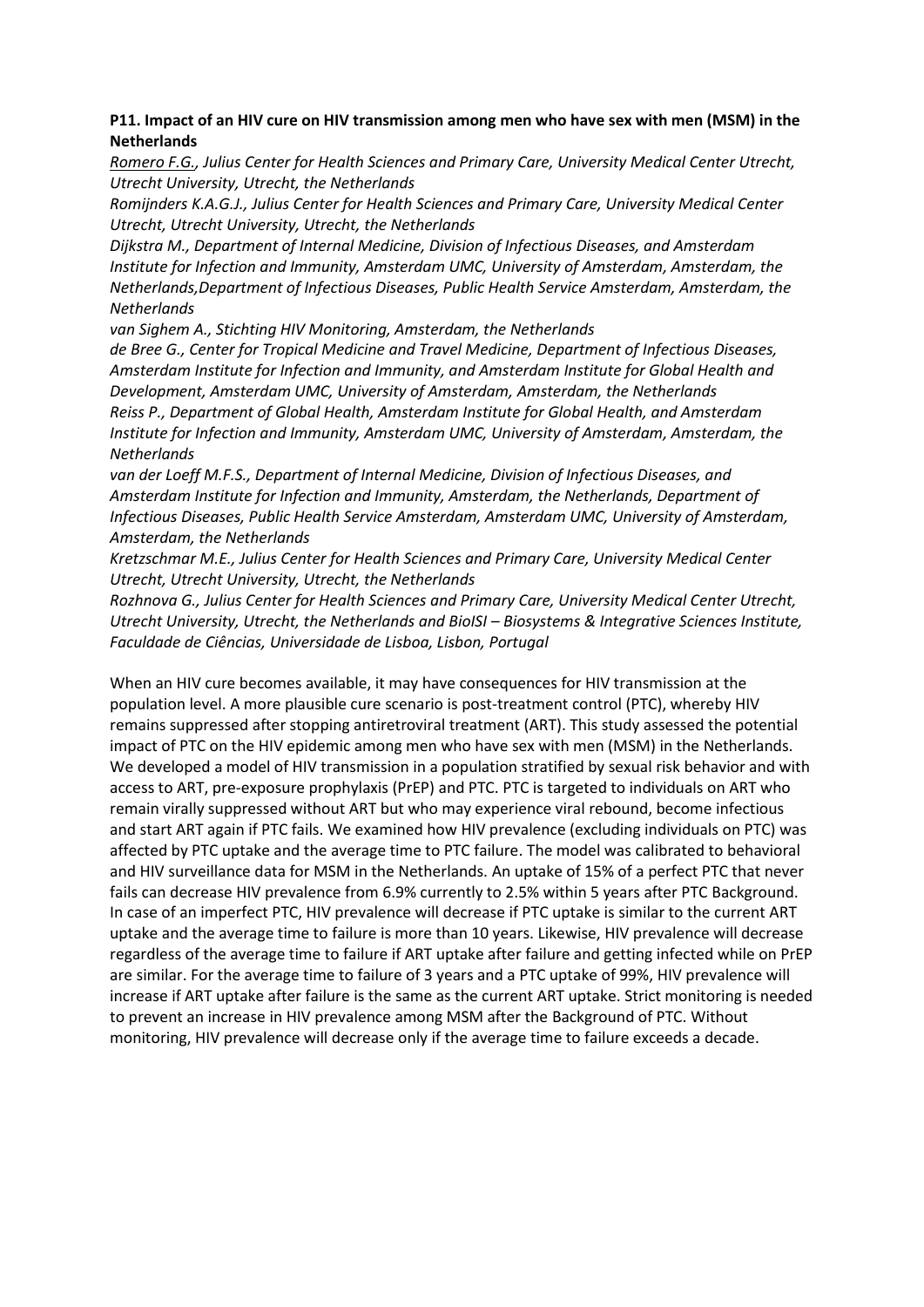## **P12. The experienced positive and negative influence of HIV on the quality of life of people living with HIV and key populations vulnerable to HIV: a qualitative study.**

*Romijnders K.A.G.J., Julius Center for Health Sciences and Primary Care, University Medical Center Utrecht, Utrecht University, Utrecht, The Netherlands*

*De Groot L., Julius Center for Health Sciences and Primary Care, University Medical Center Utrecht, Utrecht University, Utrecht, The Netherlands*

*Vervoort S., Department of Innovations in Care, Division Imaging & Oncology, University Medical Center Utrecht, Utrecht, The Netherlands*

*Basten M., Julius Center for Health Sciences and Primary Care, University Medical Center Utrecht, Utrecht University, Utrecht, The Netherlands*

*van Welzen B., Department of Internal Medicine & Infectious Diseases, University Medical Center Utrecht, Utrecht, The Netherlands*

*Matser A., Department of Infectious Diseases, Research and Prevention, Public Health Service of Amsterdam, Amsterdam, The Netherlands*

*Kretzschmar M.E.E., Julius Center for Health Sciences and Primary Care, University Medical Center Utrecht, Utrecht University, Utrecht, The Netherlands*

*Reiss P., Department of Internal Medicine, Amsterdam UMC, University of Amsterdam, Amsterdam Infection and Immunity Institute and Amsterdam Public Health Research Institute, Amsterdam, the Netherlandsa and Department of Global Health, Amsterdam UMC, University of Amsterdam and Amsterdam Institute for Global Health and Development, Amsterdam, the Netherlands*

*Schim van der Loeff M., Department of Infectious Diseases, Research and Prevention, Public Health Service of Amsterdam, Amsterdam, The Netherlands and Department of Internal Medicine, Amsterdam UMC, University of Amsterdam, Amsterdam Infection and Immunity Institute and Amsterdam Public Health Research Institute, Amsterdam, The Netherlands*

*Davidovich U., Department of Infectious Diseases, Research and Prevention Development, Public Health Service of Amsterdam, Amsterdam, the Netherlands and Department of Social Psychology, University of Amsterdam, Amsterdam, the Netherlands*

*Rozhnova G., Julius Center for Health Sciences and Primary Care, University Medical Center Utrecht, Utrecht University, Utrecht, The Netherlands and BioISI – Biosystems & Integrative Sciences Institute, Faculdade de Ciências, Universidade de Lisboa, Lisbon, Portugal*

Due to antiretroviral treatment (ART) and Undetectable equals Untransmittable (U=U) the burden experienced by people living with HIV (PLHIV) has changed. Due to pre-exposure prophylaxis (PrEP) the fear of acquiring HIV also changed for key populations who are living without but are vulnerable to HIV. This qualitative study aimed to explore the influence of HIV on the experienced quality of life (QoL) of PLHIV and key populations in the Netherlands.

We conducted semi-structured, in-depth interviews with 29 participants with HIV and 13 participants without HIV (i.e., men who have sex with men (MSM) and people injecting drugs). Interviews were conducted online (n=31) or face-to-face (n=11) and thematically analyzed.

PLHIV explained the positive influence of HIV as feeling grateful for life and being loved, being supported, and providing support to the community. The negative influence of HIV was described by both PLHIV and participants without HIV as negative effects of ART and challenges due to discussing HIV. In addition, PLHIV reported to experience social stigmatization, self-stigma, and challenges during the COVID-19 pandemic due to fear of problems with ART availability and concerns about the safety of COVID-19 vaccines. Finally, both PLHIV and participants without HIV described their gratefulness for ART, PrEP, and U=U because these treatment and prevention options reduced the fear of transmitting or acquiring HIV, and thus, the negative influence of HIV.

Our findings highlight that HIV may have a positive influence on QoL of PLHIV. In addition, HIV treatment and prevention options reduced the negative influence of HIV among PLHIV and key populations. It remains important to support HIV community organizations and to continue increasing availability of biomedical interventions options because they have a positive influence or further reduce the negative influence of HIV on QoL.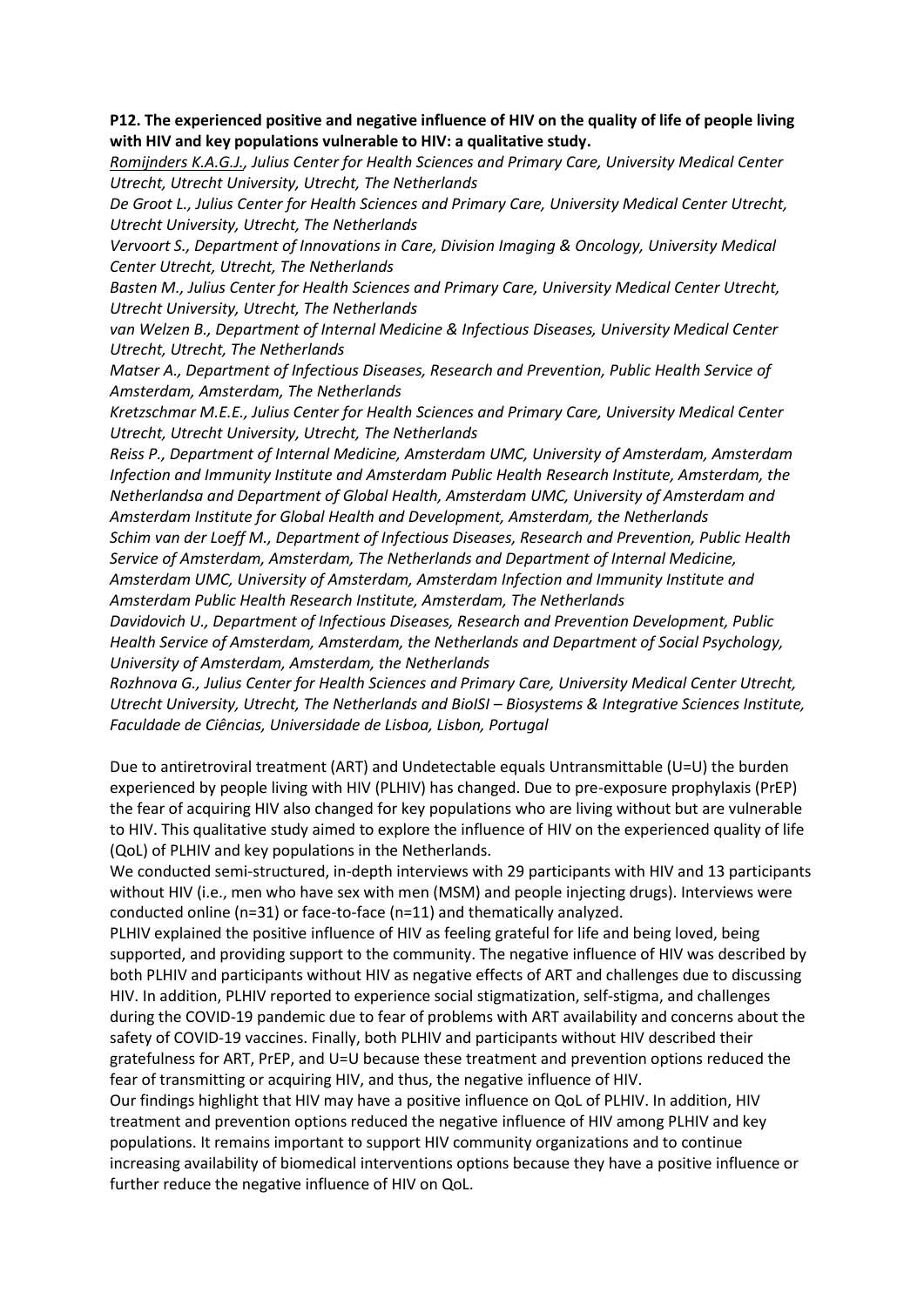## **P13. Sexualized drug use and STI and HIV incidence among men who have sex with men in Amsterdam, a cohort study.**

*Blomaard C.M., Department of Infectious Diseases, Public Health Service of Amsterdam, Amsterdam, the Netherlands*

*Jongen V.W., Department of Infectious Diseases, Public Health Service of Amsterdam, Amsterdam, the Netherlands*

*Achterbergh R.C.H., Department of Infectious Diseases, Public Health Service of Amsterdam, Amsterdam, the Netherlands*

*Schim van der Loeff M.F., Department of Infectious Diseases, Public Health Service of Amsterdam, Amsterdam, the Netherlands and Department of Infectious Diseases, Amsterdam Infection and Immunity (AII), Amsterdam UMC, University of Amsterdam, Amsterdam, the Netherlands De Vries H.J.C., Department of Infectious Diseases, Public Health Service of Amsterdam, Amsterdam, the Netherlands and Department of Dermatology, Amsterdam Infection and Immunity (AII), Amsterdam UMC, University of Amsterdam, Amsterdam, Netherlands*

Background: Sexualized drug use (SDU), defined as the use of drugs before or during sex, is a rising phenomenon among men who have sex with men (MSM). We assessed the association between SDU and incident sexually transmitted infections (STIs) and human immunodeficiency virus (HIV) among MSM with many previous STIs and/or HIV.

Methods: We used data from the MS2 cohort study, conducted at the STI outpatient clinic of the Public Health Service of Amsterdam, the Netherlands, in 2014-2019. Eligible were adult MSM with ≥2 STIs in the preceding year or HIV. Participation encompassed 3-monthly clinic visits including STI screening and questionnaires on drug use. Primary outcomes were incident HIV, syphilis, Chlamydia trachomatis (Ct) and Neisseria gonorrhoeae (Ng). We studied the association between SDU and incident HIV and bacterial STIs, using Poisson regression models.

Results: 319 MSM (143 HIV-negative, 176 living with HIV) were included. 90.4% participants had engaged in SDU in preceding 3 months. 132 HIV-negative MSM and 172 MSM living with HIV attended ≥2 study visits. Eight participants acquired HIV during follow-up (incidence rate (IR) 2.9 per 100 person-years (py), 95% confidence interval (CI) 1.5-2.8). All seven about whom information on SDU was available had engaged in SDU in the 3 months prior to positive test. SDU was not associated with incident syphilis (IR 14.8/100py, incidence rate ratio (IRR) 1.4, 95%CI 0.7-2.8). SDU was associated with incident Ct (IR 45.7/100py, IRR 2.1, 95%CI 1.3-3.5) and Ng (IR 55.3/100py, IRR 2.1, 95%CI 1.3-3.2).

Conclusion: SDU among MSM was associated with incident Ct and Ng infections, and likely with incident HIV. HIV-negative MSM who engage in SDU should be advised to use HIV pre-exposure prophylaxis and have STI screening regularly. We suggest counseling on SDU among MSM with recurring STIs.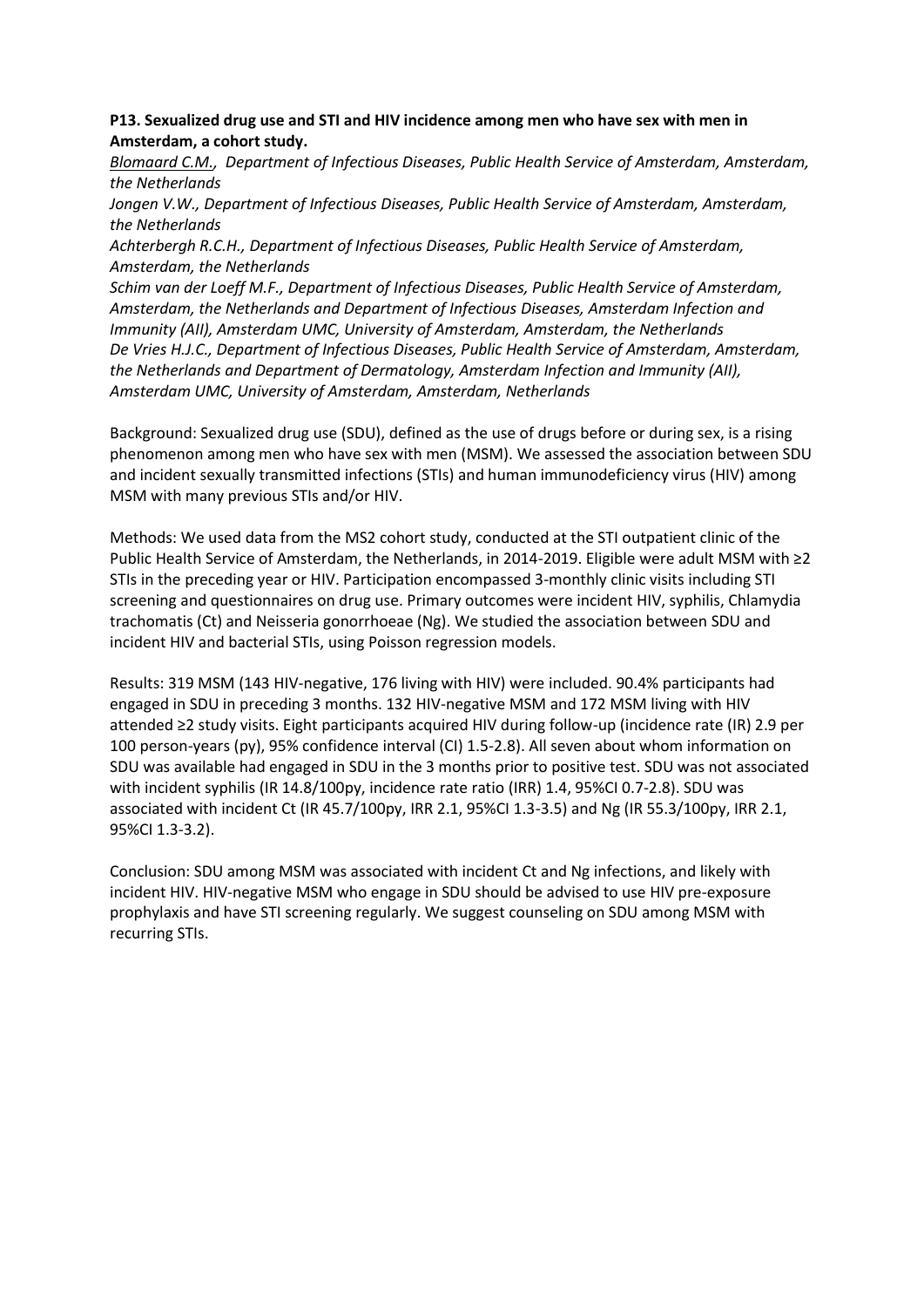# **P14. How do different limiting mechanisms influence the transmission dynamics of schistosomiasis?**

*Malizia V., Department for Health Evidence, Biostatistics Research Group, Radboud Institute for Health Sciences, Radboud University Medical Center, Nijmegen, The Netherlands Giardina F., Department for Health Evidence, Biostatistics Research Group, Radboud Institute for Health Sciences, Radboud University Medical Center, Nijmegen, The Netherlands Roes K.C.B., Department for Health Evidence, Biostatistics Research Group, Radboud Institute for Health Sciences, Radboud University Medical Center, Nijmegen, The Netherlands De Vlas S.J., Department of Public Health, Erasmus MC, University Medical Center Rotterdam, Rotterdam, The Netherlands*

Background: Schistosomiasis is a neglected tropical disease estimated to affect 200 million people worldwide causing severe morbidity. The transmission cycle of Schistosoma between the human host and the parasite is remarkably complex. Its peculiarity lies in the role of an intermediate host (freshwater snails), through which larvae are able to multiply and develop. Mathematical models help understand the complex mechanisms of Schistosomiasis transmission dynamics and can inform policy decisions for control and elimination. Several limiting mechanisms (such as density dependence in egg production, hosts immunity or vectorial capacity) impact the transmission dynamics. Clear evidence for density-dependence effects is lacking and which mechanisms have a predominant effect is subject of investigation. In this work we explore the impact of different limiting mechanisms on the transmission dynamics and on control interventions.

Methods: We implement a stochastic individual-based model in R programming language, to reproduce schistosomiasis transmission dynamics in an age-structured human population through an environmental reservoir of infective particles, including the role of the intermediate host.

Results: We show that different limiting mechanisms have a large impact on the resulting transmission dynamics of schistosomiasis, quantified as prevalence of infection, prevalence of heavy infection and mean worm burden. Interventions such as mass drug administration (MDA) have different effectiveness in reducing infection levels depending on the limiting mechanism assumed.

Conclusion: This work contributes to the understanding of schistosomiasis transmission dynamics in endemic settings and help informing policy makers on the effectiveness of control interventions.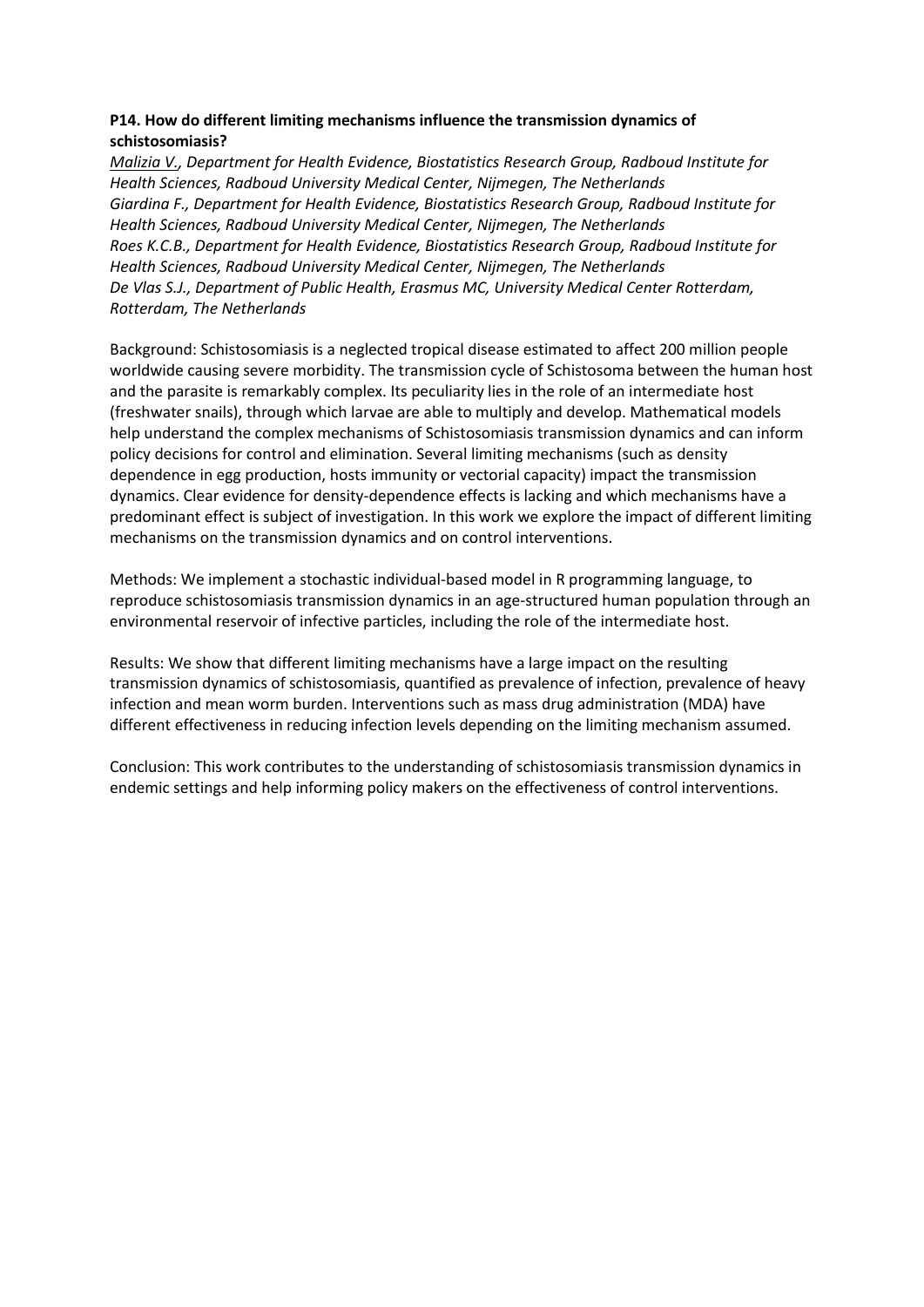### **P15. The prognostic value of glycemic control prior to cancer diagnosis on mortality among patients with type 2 diabetes in Dutch primary care.**

*De Haan-Du J., Department of Epidemiology, University Medical Center Groningen, University of Groningen, Groningen, The Netherlands*

*Groenier K.H., Langerhans Medical Research Group, Ommen, The Netherlands Wauben-Spaetgens B., Department of Research and Development, Netherlands Comprehensive Cancer organization (IKNL), Utrecht, The Netherlands*

*Jalving M., Department of Oncology, University Medical Center Groningen, University of Groningen, Groningen, The Netherlands*

*Kleefstra N., Department of Internal Medicine, University Medical Center Groningen, University of Groningen, Groningen, The Netherlands*

*Landman G.W.D., Department of Internal Medicine, Gelre Hospital, Apeldoorn, the Netherlands De Bock G.H., Department of Epidemiology, University Medical Center Groningen, University of Groningen, Groningen, The Netherlands*

Background: One out of five cancer patients live with (pre)diabetes. Probably due to glycemic control (GC) is deprioritized in oncological care, limited study evaluated the role of GC among patients with cancer and type 2 diabetes (T2DM). A substantial of patients with comorbid cancer and T2DM are followed in primary care, where good quality of GC is feasible and may improve survival. This study therefore investigated the role of GC prior to cancer diagnosis on mortality among patients with cancer and T2DM in primary care.

Methods: The linkage of the benchmarking database of patients with T2DM (ZODIAC), the Netherlands Cancer Registry, and the Personal Records Database was used (1989–2019). Included were patients diagnosed with incident primary breast, colorectal, or prostate cancer. The target level of GC was defined according to the Dutch guideline. The hazard ratios and 95% CIs for mortality were estimated in multivariable Cox regression models, adjusting for individual expected survival relative to the general population as well as age, gender, diabetes duration, history of macrovascular events, body mass index, smoking, socioeconomic status, cancer stage, use of metformin, insulin, statin, and baseline year.

Results: The numbers of incident cancer patients included and the median follow-up years were breast (480, 7.4), colorectal (600, 6.5), and prostate (457, 6.9) respectively. The hazard ratios for having GC not at target compared with at target among cancer patients with T2DM were breast 0.90 (0.59–1.37), colorectal 1.52 (1.13–2.04), and prostate 1.08 (0.78–1.51) respectively.

Conclusions: In Dutch primary care for T2DM, a worse GC prior to colorectal cancer diagnosis was associated with 52% increased mortality compared with a good GC, suggesting its prognostic value. This association was not observed among patients with breast and prostate cancer.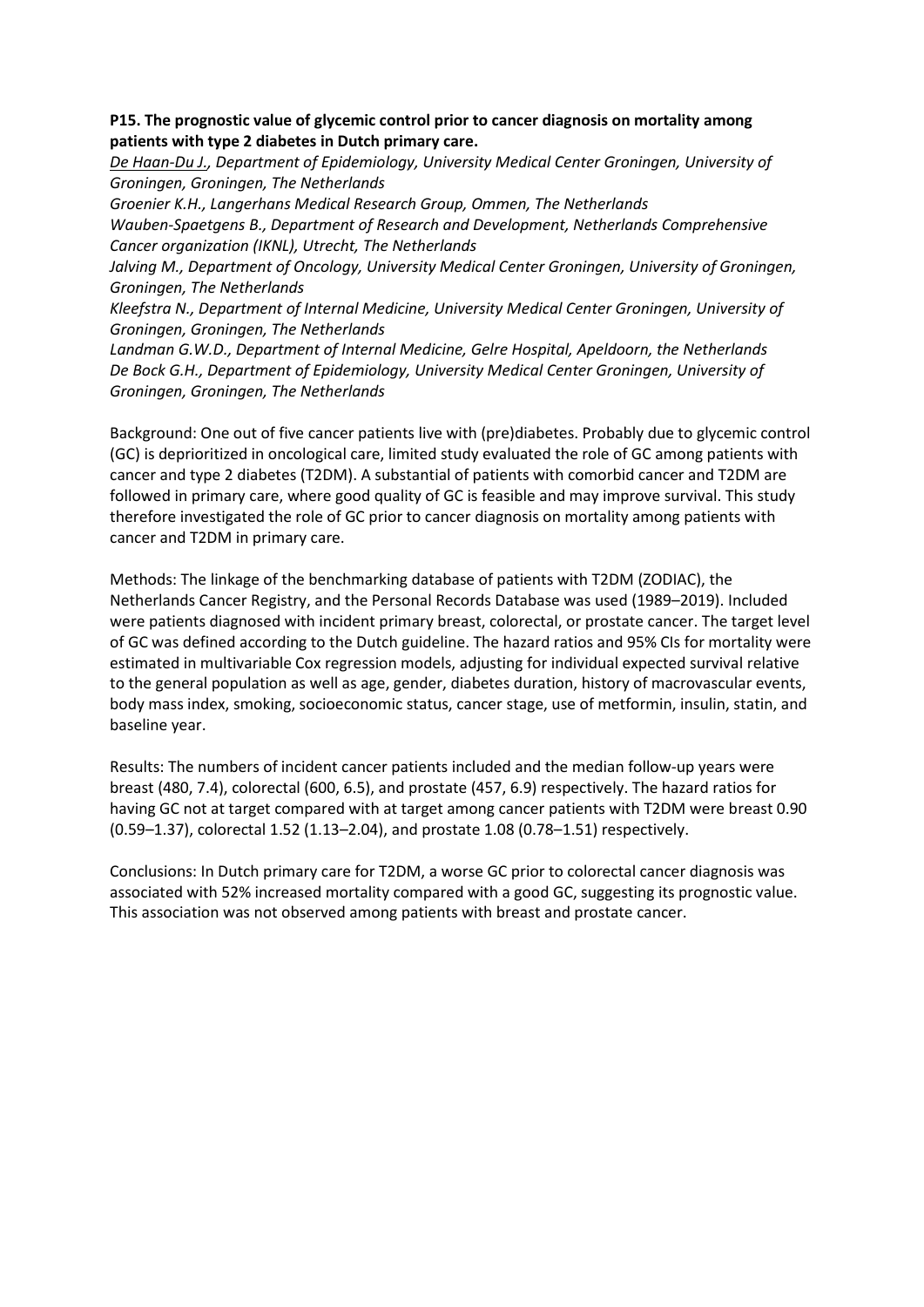### **P16. Beverage quality and risk of prediabetes and type 2 diabetes in the Rotterdam Study.**

*Jacobo-Cejudo M.G., Division of Human Nutrition and Health, Wageningen University, Wageningen, The Netherlands and Department of Epidemiology, Erasmus MC, University Medical Center Rotterdam, The Netherlands*

*Ochoa-Rosales C., Department of Epidemiology, Erasmus MC, University Medical Center Rotterdam, The Netherlands and Centro de Vida Saludable de la Universidad de Concepción, Concepción, Chile van Laarhoven, R. Division of Human Nutrition and Health, Wageningen University, Wageningen, The Netherlands.*

*Geleijnse J. M., Division of Human Nutrition and Health, Wageningen University, Wageningen, The Netherlands.*

*Voortman T., Division of Human Nutrition and Health, Wageningen University, Wageningen, The Netherlands and Department of Epidemiology, Erasmus MC, University Medical Center Rotterdam, The Netherlands* 

Background: Several beverages have been associated with (pre)diabetes risk, with opposing effects. Whether overall beverage intake quality affects prediabetes and type 2 diabetes (T2D) risk is unknown. We examined associations of overall beverage intake quality with prediabetes and T2D risk in a Dutch population.

Methods: We included 6,769 participants from the population-based Rotterdam Study (RS), aged ≥45 years and free of diabetes at baseline. Dietary intakes were estimated at baseline using foodfrequency questionnaires. A Beverage Quality Index (BQI) was created consisting of 8 components, including beverage groups intake based on the Dutch Dietary guidelines and additional components for added sugar and total calories from beverages, with an score ranging from zero to ten per component, resulting in a total score between 0 (no adherence) and 80 (complete adherence). Data on outcomes were available from 1993 to 2015. Associations of BQI (per 10 points) with risk of prediabetes and T2D were assessed by using multivariable-adjusted Cox regression models, later stratified by sex and obesity status.

Results: Participants mean age was  $62.0 \pm 7.8$  years and 59% were female. During follow-up, we documented 1139 prediabetes and 784 T2D cases. Mean (SD) of the BQI was 52.7 (11.7). Higher BQI score was not associated with prediabetes (HR: 0.95; 95% CI: 0.90, 1.01) or T2D risk (HR: 1.05; 95% CI 0.98, 1.12). In stratified analyses, higher BQI tended to be inversely associated prediabetes in men (HR: 0.91; 95% CI: 0.84, 0.99) and non-obese individuals (HR:0.94; 95% CI: 0.89, 1.01).

Conclusion: Higher BQI score was associated with a lower risk of prediabetes in men and in nonobese individuals. More studies are needed to confirm these findings, and the BQI needs to be validated in other cohorts.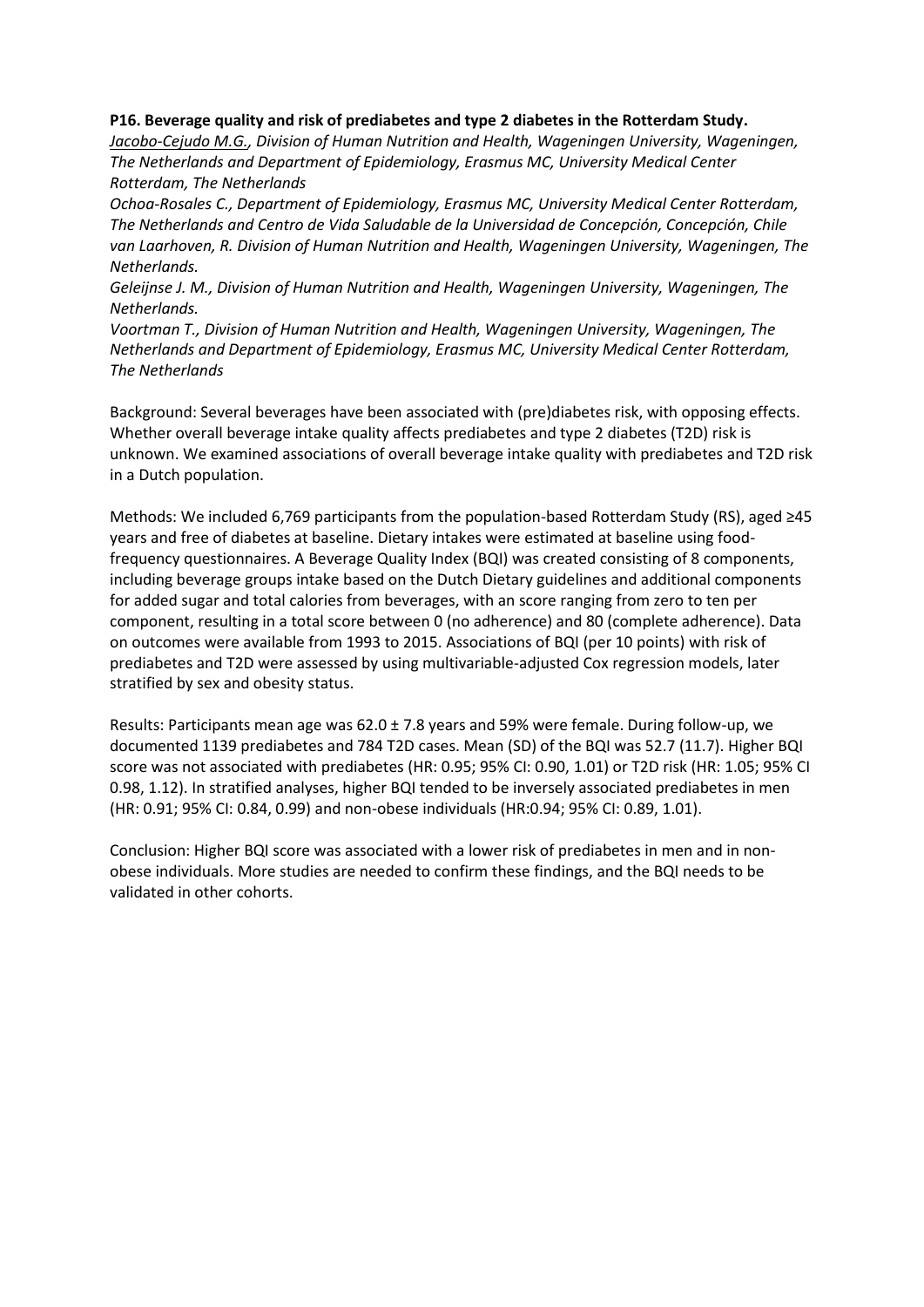# **P17. Alcohol consumption and microvascular dysfunction: a J-shaped association– The Maastricht Study.**

*van der Heide F.C.T., CARIM School for Cardiovascular Diseases, Maastricht University (UM), the Netherlands and Department of Internal Medicine, Maastricht University Medical Center+ (MUMC+), the Netherlands*

*Eussen S.J.P.M., CARIM School for Cardiovascular Diseases, Maastricht University (UM), the Netherland and Department of Epidemiology, UM, the Netherlands and CAPHRI Care and Public Health Research Institute, UM, the Netherlands*

*Houben A.J.H.M., CARIM School for Cardiovascular Diseases, Maastricht University (UM), the Netherlands and Department of Internal Medicine, Maastricht University Medical Center+ (MUMC+), the Netherlands*

*Henry R.M.A., CARIM School for Cardiovascular Diseases, Maastricht University (UM), the Netherlands and Department of Internal Medicine, Maastricht University Medical Center+ (MUMC+), the Netherlands and Heart and Vascular Center, MUMC+ Maastricht, the Netherlands;*

*Kroon A.A., CARIM School for Cardiovascular Diseases, Maastricht University (UM), the Netherlands and Department of Internal Medicine, Maastricht University Medical Center+ (MUMC+), the Netherlands* 

*van der Kallen C.J.H., CARIM School for Cardiovascular Diseases, Maastricht University (UM), the Netherlands and Department of Internal Medicine, Maastricht University Medical Center+ (MUMC+), the Netherlands*

*Dagnelie P.C., CARIM School for Cardiovascular Diseases, Maastricht University (UM), the Netherlands and Department of Internal Medicine, Maastricht University Medical Center+ (MUMC+), the Netherlands*

van Dongen M.C.J.M., Department of Epidemiology, UM, the Netherlands and CAPHRI Care and *Public Health Research Institute, UM, the Netherlands*

*Berendschot T.T.J.M., University Eye Clinic Maastricht, MUMC+, the Netherlands*

*Schouten J.S.A.G., University Eye Clinic Maastricht, MUMC+, the Netherlands and Department of ophthalmology, Canisius Wilhelmina Hospital, Nijmegen, The Netherlands*

*Webers C.A.B., University Eye Clinic Maastricht, MUMC+, the Netherlands*

*Schram M.T., CARIM School for Cardiovascular Diseases, Maastricht University (UM), the Netherlands and Department of Internal Medicine, Maastricht University Medical Center+ (MUMC+), the Netherlands and Heart and Vascular Center, MUMC+ Maastricht, the Netherlands;* 

*van Greevenbroek M.M.J., CARIM School for Cardiovascular Diseases, Maastricht University (UM), the Netherlands and Department of Internal Medicine, Maastricht University Medical Center+ (MUMC+), the Netherlands*

*Wesselius A., Department of Epidemiology, NUTRIM School for Nutrition and Translational Research in Metabolism, UM, the Netherlands*

*Schalkwijk C.G., CARIM School for Cardiovascular Diseases, Maastricht University (UM), the Netherlands and Department of Internal Medicine, Maastricht University Medical Center+ (MUMC+), the Netherlands*

*Koster A., CAPHRI Care and Public Health Research Institute, UM, the Netherlands and Department of Social Medicine, Maastricht University, Maastricht, the Netherlands*

*Jansen J.F.A., School of Mental Health and Neuroscience, Maastricht University, the Netherlands and Dept. of Radiology and Nuclear Medicine, Maastricht University Medical Centre+, the Netherlands Backes W.H., School of Mental Health and Neuroscience, Maastricht University, the Netherlands and Dept. of Radiology and Nuclear Medicine, Maastricht University Medical Centre+, the Netherlands Beulens J.W.J., Department of Epidemiology and Data Science, Amsterdam University Medical Centres – location VUmc, Amsterdam Public Health institute, Amsterdam, The Netherlands Stehouwer C.D.A., CARIM School for Cardiovascular Diseases, Maastricht University (UM), the Netherlands and Department of Internal Medicine, Maastricht University Medical Center+ (MUMC+), the Netherlands*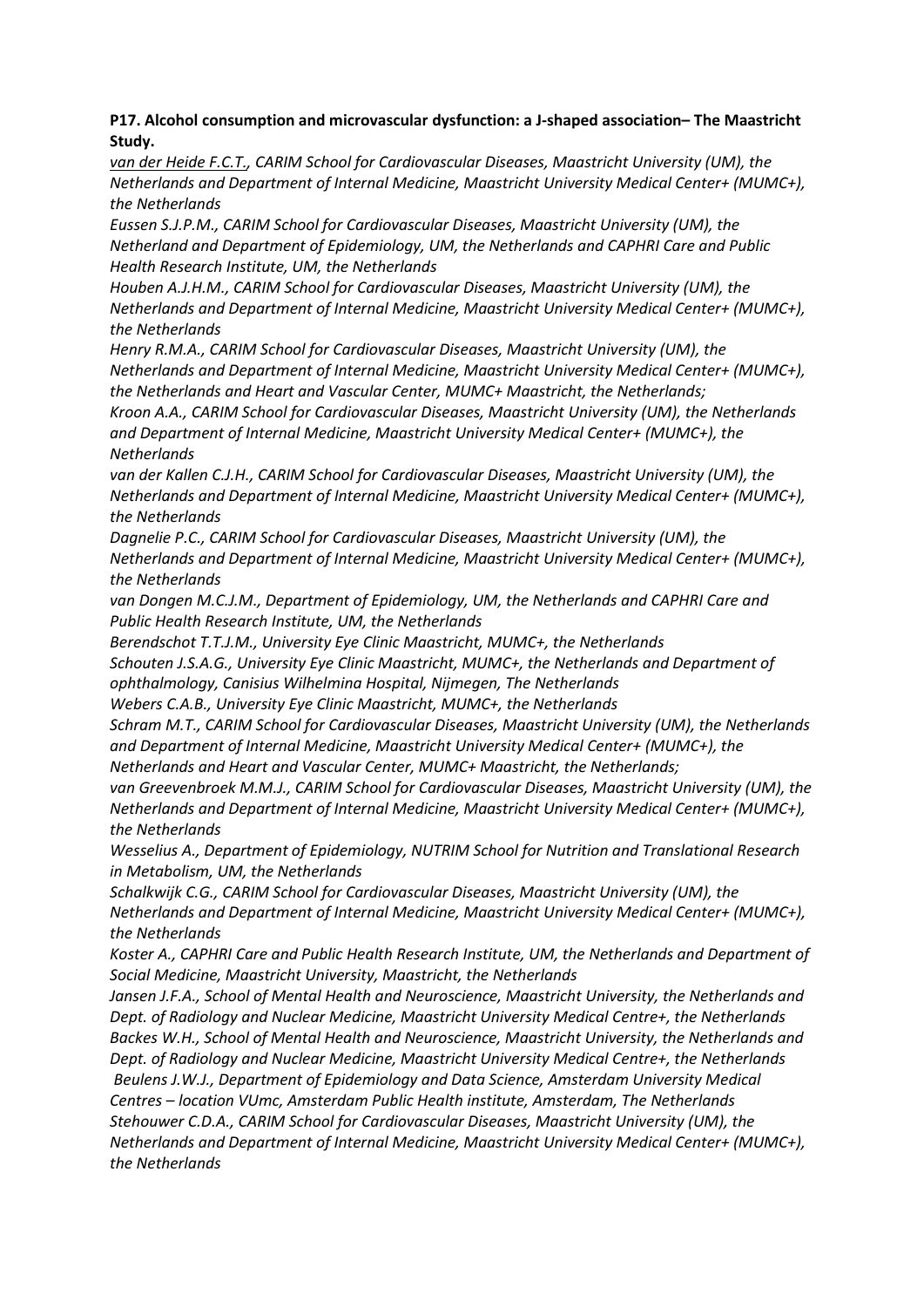Background: Alcohol consumption may be a determinant of microvascular dysfunction (MVD), an important contributor to major clinical disease such as stroke, dementia, and retinopathy. Main objectives were 1) to study whether alcohol consumption was associated with MVD as assessed in the brain, retina, skin, kidney and in the blood; and 2) to investigate whether associations differed by history of cardiovascular disease or sex.

Methods: We used cross-sectional data from The Maastricht Study (N=3,120 participants, 50.9% men, mean age 60 years, 16.8% with a history of cardiovascular disease, and 27.5% with type 2 diabetes [the latter oversampled by design]). We used regression analyses to study the association between total alcohol, consumption (moderate versus light) and MVD, where all measures of MVD were combined into a total MVD composite score (expressed in SD). We adjusted for potential confounders (age, sex, educational level, diet, and key cardiovascular risk factors) and tested for interaction by history of cardiovascular disease and sex.

Results: The association between total alcohol consumption and MVD was J-shaped. After full adjustment, moderate versus light total alcohol consumption was significantly associated with less MVD (beta [95% confidence interval], -0.10 [-0.19; -0.01] SD). History of cardiovascular disease (Pinteraction<0.001) and sex (Pinteraction=0.03) modified the associations. In individuals with, versus without, a history of cardiovascular disease the mathematical minimum was at higher levels of alcohol consumption and moderate versus light alcohol consumption was considerably more strongly associated with less MVD. The shape of the J-curve, but not the strength of the association, differed by sex.

Conclusion: The present population-based study found a J-shaped association between alcohol consumption and MVD. Therefore, alcohol consumption may be a determinant of MVD. Hence, although increasing alcohol consumption cannot be recommended as a policy, this study suggests that prevention of MVD may be possible through dietary interventions.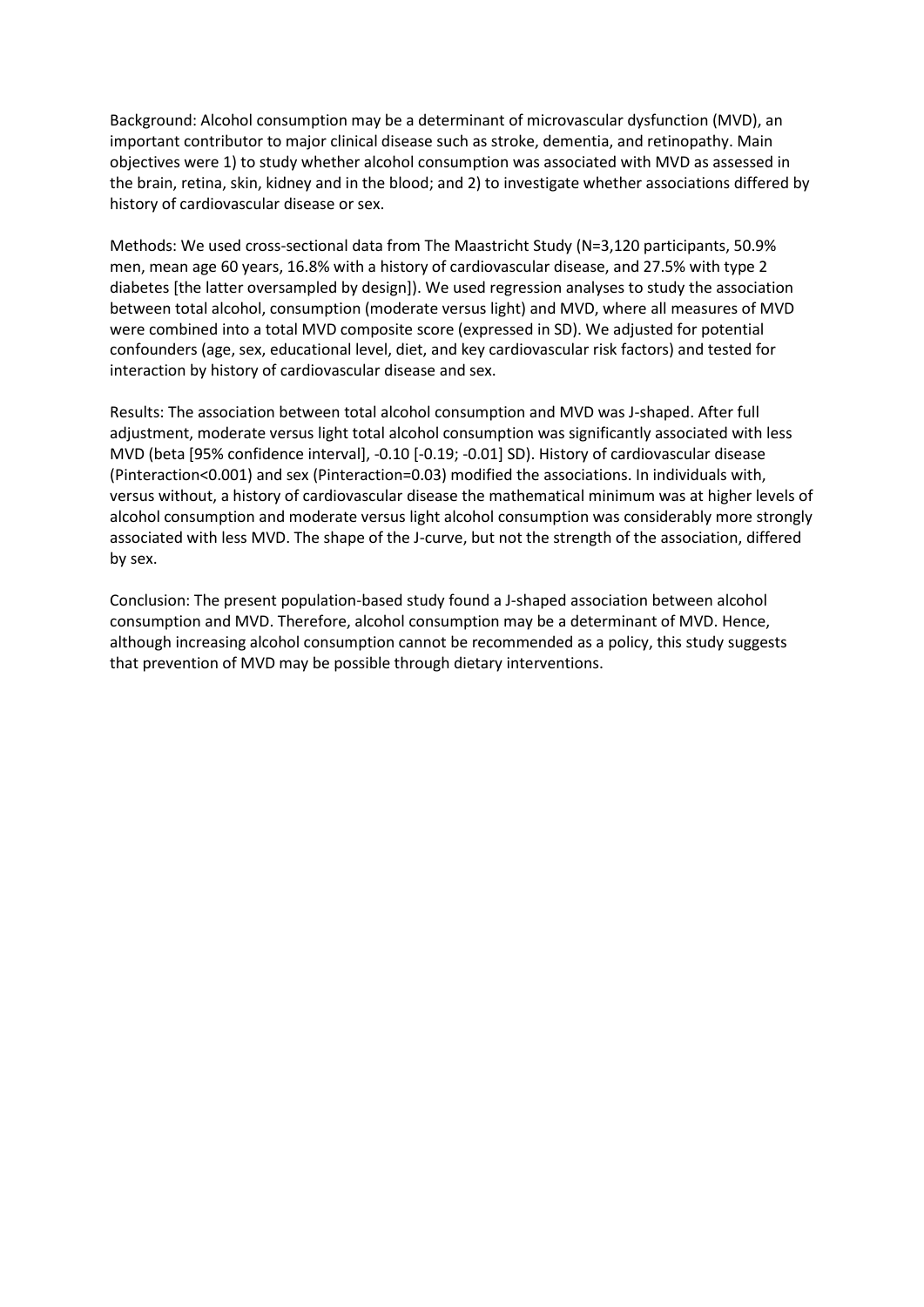### **P18. Prognostic value of coronary artery calcium in predicting cardiovascular diseases of patients with breast cancer.**

*Günes B., Division of Imaging and Oncology,University Medical Center Utrecht,Utrecht University, Tthe Netherlands*

*Verkooijen H.M., Division of Imaging and Oncology, University Medical Center Utrecht, Utrecht University, The Netherlands*

*Gal R., Division of Imaging and Oncology, University Medical Center Utrecht, Utrecht University, the Netherlands*

Background: Improved breast cancer screening methods and treatments have led to an increasing number of breast cancer survivors. Cardiovascular disease (CVD) is the leading cause of death in patients treated for breast cancer. Coronary artery calcification (CAC), an important risk factor (RF) for CVD, can be quantified from radiotherapy (RT) planning computed-tomography (CT) scans. CAC scores offers the opportunity for cheap and fast identification of breast cancer patients with an increased risk of CVD. However, until now, the added prognostic value of the CAC score to classic CVD RFs for predicting the risk of CVD in patients with breast cancer is unknown.

Methods: Patients with breast cancer participating in the Utrecht cohort for Multiple BReast cancer intErvention studies and Long-term evaluAtion (UMBRELLA) who received radiotherapy between 2007 and 2020, were sent a questionnaire about CVD RFs (i.e., hypertension, diabetes mellitus, dyslipidemia, former or current smoking, and history of CVD). Participants were classified as low, moderate or high risk based on the number of RFs. CAC scores were quantified from RT planning CTscans using a deep learning algorithm, and patients were classified into four Agatston categories: 0, 1-10, 10-100, and >100 units. The area under the curve (AUC) and c-statistic will be used to examine the added value of CAC to classic risk factors.

Results: 1126 patients with a mean (SD) age of 56.4 (9.9) years were included, whereof 1122 patients were female (99.6%). A total of 892 patients had no CAC, whereas 90, 81, and 63 patients had CAC scores of 1 to 10, 10-100, and >100 respectively. 185 patients (16.4%) had a low CVD risk profile, whereas 701 (62.3%), and 240 (21.3%) had a moderate, and high CVD risk profile, respectively. Currently, data analysis is ongoing and results and conclusions of this study will be available at the congress.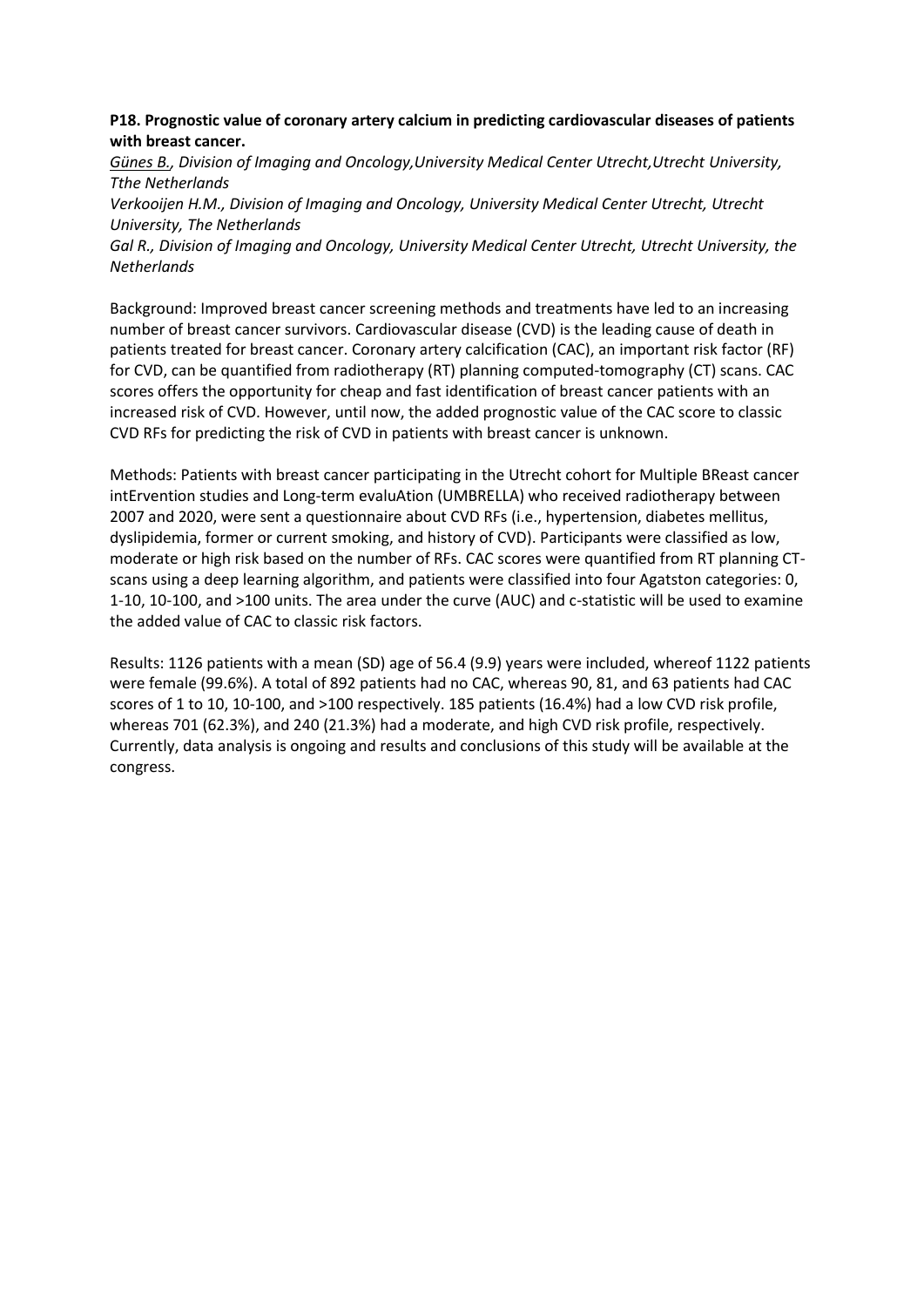# **P19. A higher glycemia level, lower adherence to healthy diet, lower cardiorespiratory fitness, smoking, and a higher systolic blood pressure are cross-sectionally associated with lower retinal sensitivity – The Maastricht Study.**

*Mokhtar S.B.A, Maastricht University Medical Centre+ (MUMC+), Maastricht, The Netherlands van der Heide F.C.T., CARIM School for Cardiovascular Diseases, Maastricht University (UM), The Netherlands and Department of Internal Medicine, Maastricht University Medical Centre+ (MUMC+), the Netherlands and MHeNS School of Mental Health and Neuroscience, Maastricht University (UM), the Netherlands and University Eye Clinic Maastricht, MUMC+, The Netherlands* 

*Khanna A., Department of Ophthalmology, Sharp sight eye hospital, New Delhi, India Said M., CARIM School for Cardiovascular Diseases, Maastricht University (UM), the Netherlands and Department of Internal Medicine, Maastricht University Medical Centre+ (MUMC+), the Netherlands Henry R.M.A., CARIM School for Cardiovascular Diseases, Maastricht University (UM), the Netherlands and Department of Internal Medicine, Maastricht University Medical Centre+ (MUMC+), the Netherlands and Heart and Vascular Centre, MUMC+ Maastricht, the Netherlands Kroon A.A., CARIM School for Cardiovascular Diseases, Maastricht University (UM), the Netherlands and Department of Internal Medicine, Maastricht University Medical Centre+ (MUMC+), the Netherlands*

*Dagnelie P.C., CARIM School for Cardiovascular Diseases, Maastricht University (UM), the Netherlands and Department of Internal Medicine, Maastricht University Medical Centre+ (MUMC+), the Netherlands*

*Eussen S.J.P.M., CARIM School for Cardiovascular Diseases, Maastricht University (UM), the Netherlands and Department of Epidemiology, UM, the Netherlands and CAPHRI Care and Public Health Research Institute, UM, the Netherlands*

*Berendschot T.T.J.M., MHeNS School of Mental Health and Neuroscience, Maastricht University (UM), the Netherlands and University Eye Clinic Maastricht, MUMC+, the Netherlands*

*Schouten J.S.A.G., University Eye Clinic Maastricht, MUMC+, the Netherlands and Department of Ophthalmology, Canisius Wilhelmina Hospital, Nijmegen, The Netherlands*

*Schram M.T., CARIM School for Cardiovascular Diseases, Maastricht University (UM), the Netherlands and Department of Internal Medicine, Maastricht University Medical Centre+ (MUMC+), the* 

*Netherlands and MHeNS School of Mental Health and Neuroscience, Maastricht University (UM), the Netherlands and Heart and Vascular Centre, MUMC+ Maastricht, the Netherlands*

*van der Kallen C.J.H., CARIM School for Cardiovascular Diseases, Maastricht University (UM), the Netherlands and Department of Internal Medicine, Maastricht University Medical Centre+ (MUMC+), the Netherlands*

*van Greevenbroek M.M.J., CARIM School for Cardiovascular Diseases, Maastricht University (UM), the Netherlands and Department of Internal Medicine, Maastricht University Medical Centre+ (MUMC+), the Netherlands*

*Wesselius A., Department of Genetics and Cell Biology, Complex Genetics, UM, the Netherlands; and NUTRIM School for Nutrition and Translational Research in Metabolism, UM, the Netherlands; Savelberg H.H.C.M., NUTRIM School for Nutrition and Translational Research in Metabolism, UM, the Netherlands and Department of Nutrition and Movement Sciences, UM, The Netherlands;*

*Schaper N.C., CARIM School for Cardiovascular Diseases, Maastricht University (UM), the Netherlands and Department of Social Medicine, MUMC+, the Netherlands and Department of Internal Medicine, Division of Endocrinology and Metabolic Disease, Maastricht University Medical Centre+, Maastricht, the Netherlands.*

*Webers C.A.B., MHeNS School of Mental Health and Neuroscience, Maastricht University (UM), the Netherlands and University Eye Clinic Maastricht, MUMC+, the Netherlands*

*Stehouwer C.D.A., CARIM School for Cardiovascular Diseases, Maastricht University (UM), the Netherlands and Department of Internal Medicine, Maastricht University Medical Centre+ (MUMC+), the Netherlands*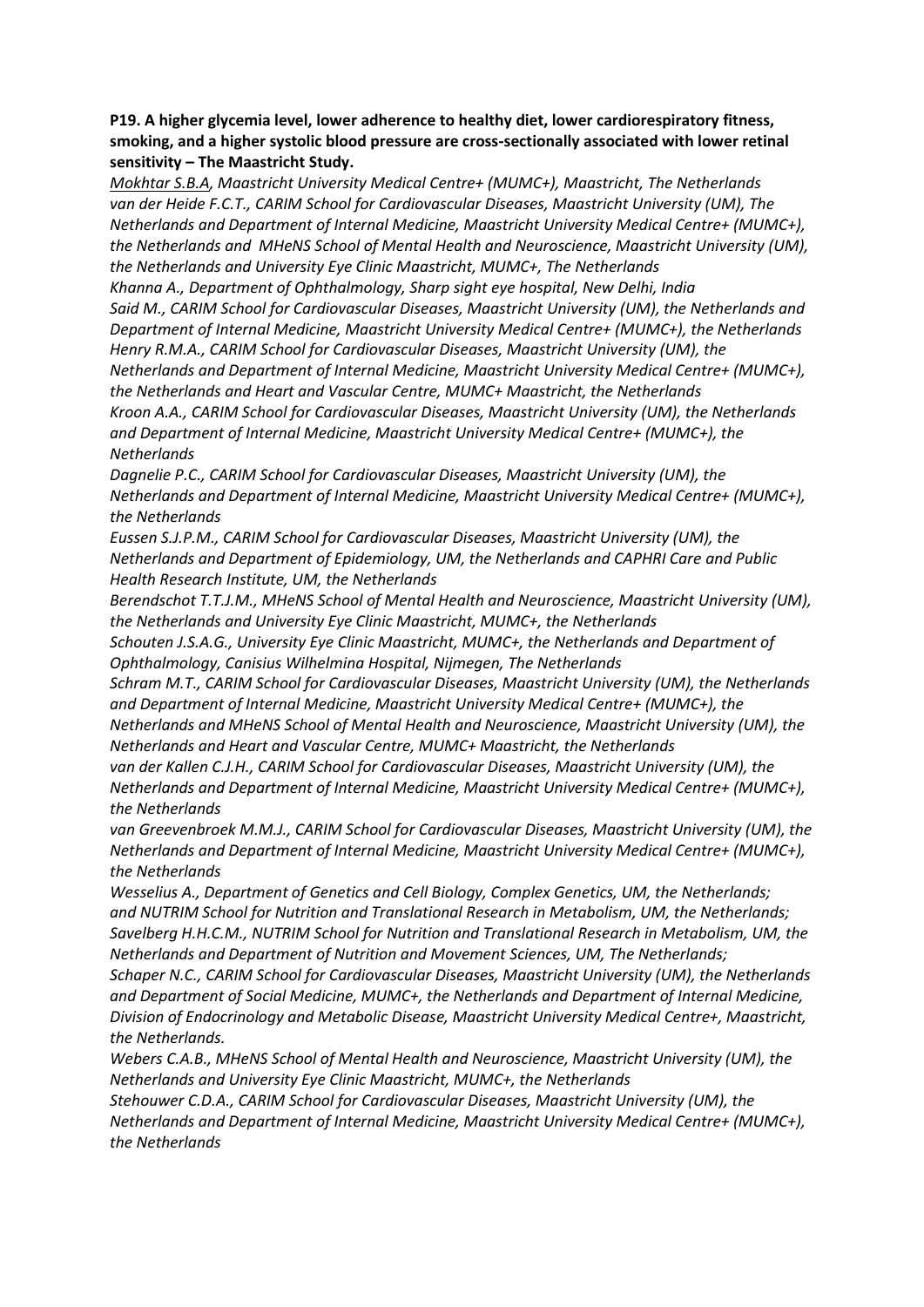Diabetic retinopathy is preceded by subtle functional neurodegenerative changes, including reduced light sensitivity "lower retinal sensitivity". It is not yet understood if modifiable risk factors may be determinants of retinal sensitivity (RS). Using cross-sectional data from a cohort study, we investigated whether those risk factors were associated with RS. We used data from The Maastricht Study, up to 5,255 participants, 50.5% men, age 59.7±8.7 years, and 22.6% with type 2 diabetes (T2D). We determined HbA1c (mmol/mol) and total cholesterol (mmol/L) in fasting plasma samples. We assessed dietary intake and alcohol consumption with a food frequency questionnaire, and smoking status via a questionnaire. We measured cardiorespiratory fitness, defined as the maximum power output adjusted for body mass. We measured 24-hour ambulatory blood pressure (mm Hg). We assessed waist circumference (cm) and physical activity (hours/day). We estimated the RS using Heidelberg Edge Perimeter and defined RS as the mean (peri)macular RS of both eyes. We used linear regression analyses with adjustment for potential confounders and tested for interaction by sex and T2D. After full adjustment, greater HbA1c, lower healthy diet score and cardiorespiratory fitness, and current versus never smoking were significantly associated with lower RS, per SD-β[95% CI], -0.05[-0.08; -0.02], -0.06[-0.09; -0.03], -0.05[-0.08; -0.01], and -0.14[-0.22; -0.06], respectively; greater 24-hour ambulatory systolic blood pressure was significantly associated with lower RS in individuals with, but not in individuals without, T2D -0.06[-0.12; -0.04]. In contrast, greater total cholesterol was significantly associated with greater RS 0.05[0.02; 0.08]. Alcohol consumption, antihypertensive medication use, lower physical activity, and greater waist circumference were not associated with RS. Sex did not modify the associations. In this study, higher levels of glycemia or systolic blood pressure, lower adherence to a healthy diet, or cardiorespiratory fitness, and smoking were associated with a lower RS. Hence, early-stage prevention of these factors may contribute to the prevention of loss of RS.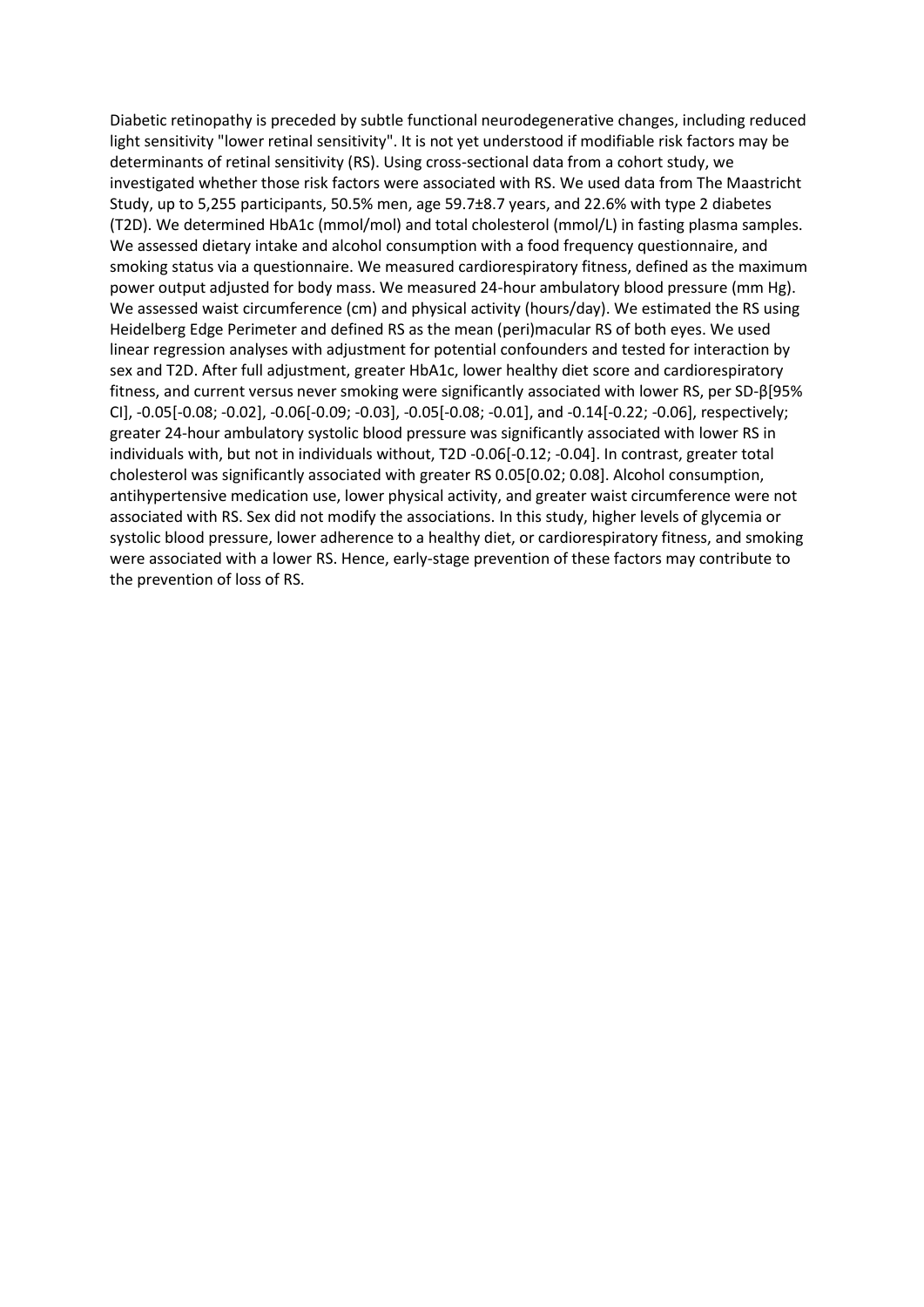# **P25. Dementia prediction in the general population using clinically accessible variables: a proof-ofconcept study using machine learning. The AGES-Reykjavik Study.**

*Twait E.L., Julius Center for Health Sciences and Primary Care, Utrecht, The Netherlands Navarro C.L.A., Julius Center for Health Sciences and Primary Care Gudnason V., University of Iceland and The Icelandic Heart Association Launer L.J., National Institute on Aging Geerlings M.I., Julius Center for Health Sciences and Primary Care and the National Institute on Aging*

Background: Early identification of dementia is crucial for prompt intervention and better outcomes for high-risk individuals in the general population. The use of machine learning in dementia prediction has allowed for highly accurate models that could aid in early classification; however, they have focused on expensive predictors. Exploring predictors that are more accessible is crucial for the possible widespread use of machine learning models in clinical practice.

Methods: Data from 4,793 individuals without dementia or mild cognitive impairment at baseline were included from the AGES-Reykjavik Study. Cognitive, biometric, and MRI assessments were collected at baseline, with follow-up of incident dementia for a maximum of 12 years. Elastic net regression, random forest, support vector machine, Naïve Bayes, logistic regression, and elastic net Cox regression were explored as possible algorithms. Model 1 was fit using all variables, model 2 after feature selection, and model 3 without neuroimaging (clinically accessible model). Ten-fold cross-validation, repeated ten times, was implemented during training.

Results: During training, the Model 2 elastic net regression had the highest AUC [0.78; 95% CI: 0.76- 0.80], sensitivity [72; 95% CI: 68-75], and specificity [72; 95% CI: 70-73]. For Model 3, the AUC remained high [AUC 0.75; 95% CI: 0.73-0.77]. Similar results were found in our test data for Model 3 [AUC 0.74; 95% CI: 0.71-0.77]; thus, the risk of overfitting was low. The elastic net Cox models showed similar discrimination [c-statistic 0.79] during testing. The most important variables included the presence of APOE e4 allele, memory functioning, and sex.

Conclusion: Supervised machine learning could be used to identify individuals at high-risk for dementia in the general population using easily accessible variables. Further external validation is needed.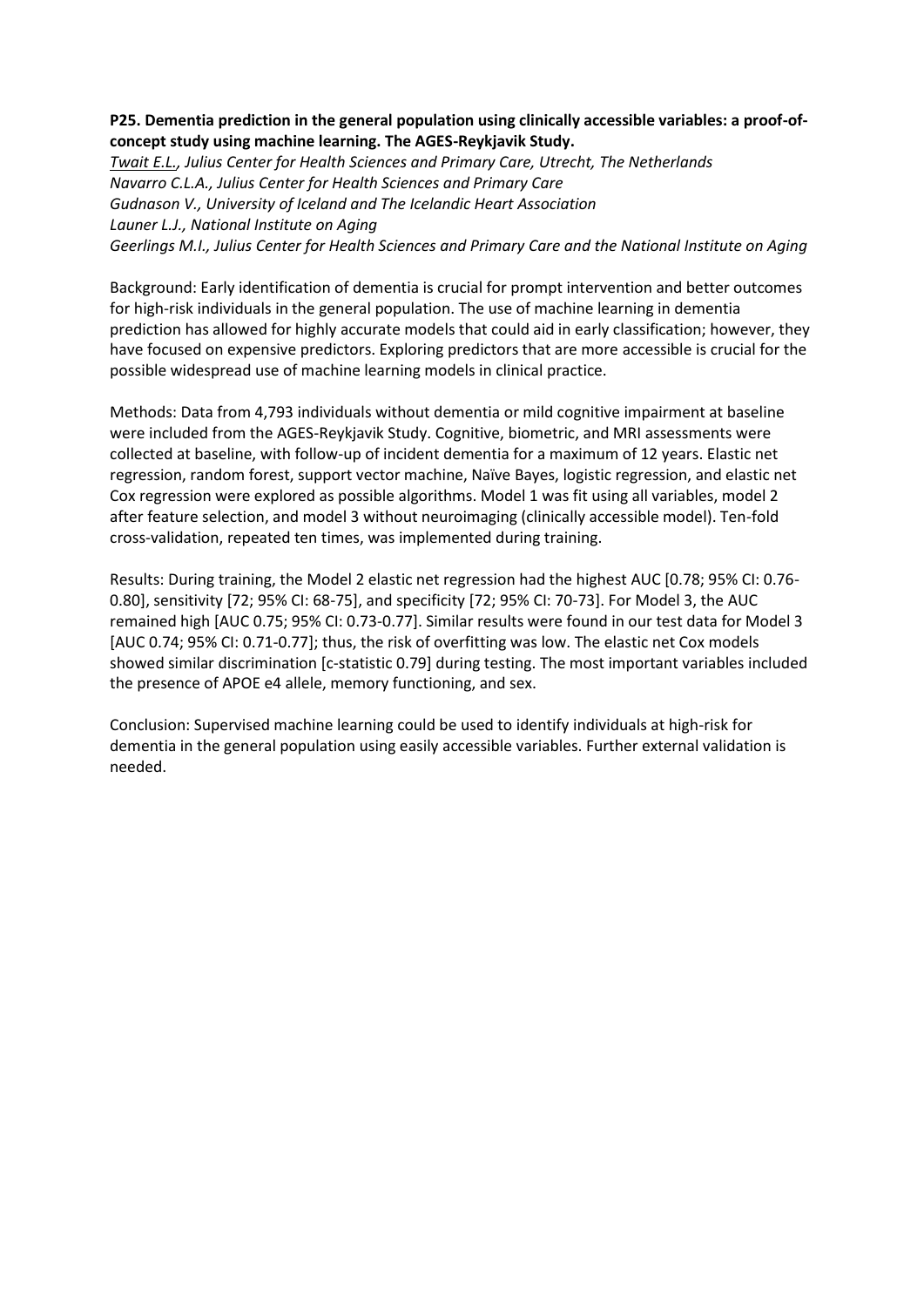# **P26. Associations between the social environment and cardiometabolic health outcomes: systematic review (and meta-analysis).**

*Abreu T. C., Department of Epidemiology & Data Science, Amsterdam UMC, Vrije Universiteit Amsterdam, Amsterdam, The Netherlands*

*Beulens J. W. J., Department of Epidemiology & Data Science, Amsterdam UMC, Vrije Universiteit Amsterdam, Amsterdam, The Netherlands*

*Schoonmade L. J., University Library, Vrije Universiteit Amsterdam, Amsterdam, The Netherlands Mackenbach J. D., Department of Epidemiology & Data Science, Amsterdam UMC, Vrije Universiteit Amsterdam, Amsterdam, The Netherlands*

Background: A number of studies has investigated the relationship between the social environment (i.e., the social relationships and social context in which groups of people live and interact) and lifestyle behaviours. However, to what extent this relation extends to cardiometabolic disease outcomes is unknown. This systematic review and meta-analysis summarizes the available evidence.

Methods: We systematically searched PubMed (Medline), Scopus, and Web of Science from inception to 16 February 2021. Outcomes were type 2 diabetes mellitus and cardiovascular diseases and determinants were social environmental factors (e.g., area-level deprivation and social network size). We assessed the quality of studies using the Newcastle-Ottawa Scale (NOS). We meta-analysed associations when ≥3 binary associations from high quality papers were available per social environment dimension. For the sake of this abstract, we only present results for stroke outcomes but full results will be available at the time of the conference.

Results: From 7671 records screened, 218 were included and 35 focused on stroke. Of these, 50% were of poor or fair quality. Among the 35 studies, 97 relevant associations were investigated. Economic and Social Disadvantage (ESD) was the dimension with the largest number of associations investigated (71%), followed by Social Relationships and Norms (16%), Discrimination and Segregation (8%), and Social Cohesion and Social Capital (2%). Limited evidence was found for the remaining dimensions (Crime and Safety, Civic Participation and Engagement and Disorder and Incivilities). Meta-analysis was only possible for ESD. More ESD was associated with higher stroke risk/prevalence (n=5; OR=1.10; 95% CI 1.03-1.17; I2=40%).

Conclusion: Higher levels of economic and social disadvantage seem to contribute to increased stroke risk. During the conference we will present full results of our study, including underexplored dimensions of the social environment.

PROSPERO-ID:CRD42021223035.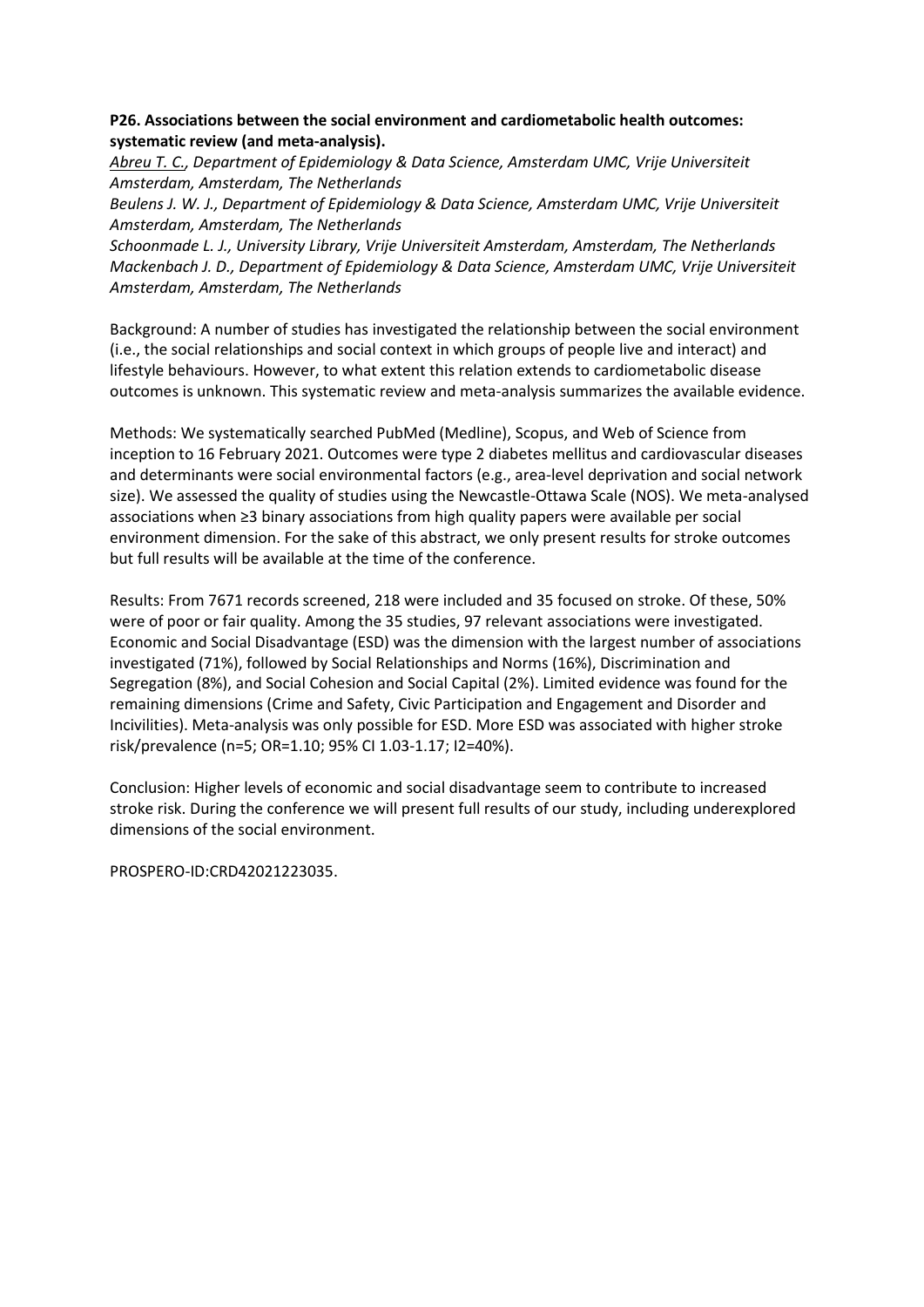# **P27. The sex difference in self-rated health among older adults: Longitudinal analyses across different birth cohorts and educational levels.**

*Schaap L.A., Vrije Universiteit Amsterdam, Amsterdam, the Netherlands Sialino L.D., Vrije Universiteit Amsterdam De la Court F., Vrije Universiteit Amsterdam van Oostrom S.H., Rijksinstituut voor Volksgezondheid en Milieu Picavet H.S.J., Rijksinstituut voor Volksgezondheid en Milieu Verschuren W.M.M., Rijksinstituut voor Volksgezondheid en Milieu Visser M., Vrije Universiteit Amsterdam Wijnhoven H.A.H., Vrije Universiteit Amsterdam*

Background: Self-rated health forms an important aspect of healthy ageing, as it encompasses one's individual health judgement and is associated with various health outcomes. Women report a lower self-rated health compared to men. This sex difference seems to decrease with increasing age, but longitudinal studies are lacking. Besides variability by age, sex differences might vary over time or by educational level. This study aims to investigate sex differences in self-rated health among older adults in the Netherlands, including the longitudinal course, trends over time and a potential risk group regarding educational level.

Methods: Data from the Longitudinal Ageing Study Amsterdam (LASA) were used. Sex differences in self-rated health (RAND General Health Perception Questionnaire (RAND-GHPQ) scale) and modification thereof by birth cohort and educational level were analyzed via mixed models analyses using longitudinal data from birth cohort 1927-1937 with baseline age 55-81 years (n=3107) and birth cohort 1937-1947 with baseline age 55-65 years (n=1002).

Results: For both men and women, a decline in self-rated health was seen with increasing age. In addition, a higher self-rated health was seen for the more recent birth cohort and higher educational levels. No significant sex differences were found for all ages, birth cohorts and education levels.

Discussion: This study shows that among older adults in the Netherlands there is neither a sex difference or female disadvantage in self-rated health nor a higher risk thereof based on age, birth cohort or education level.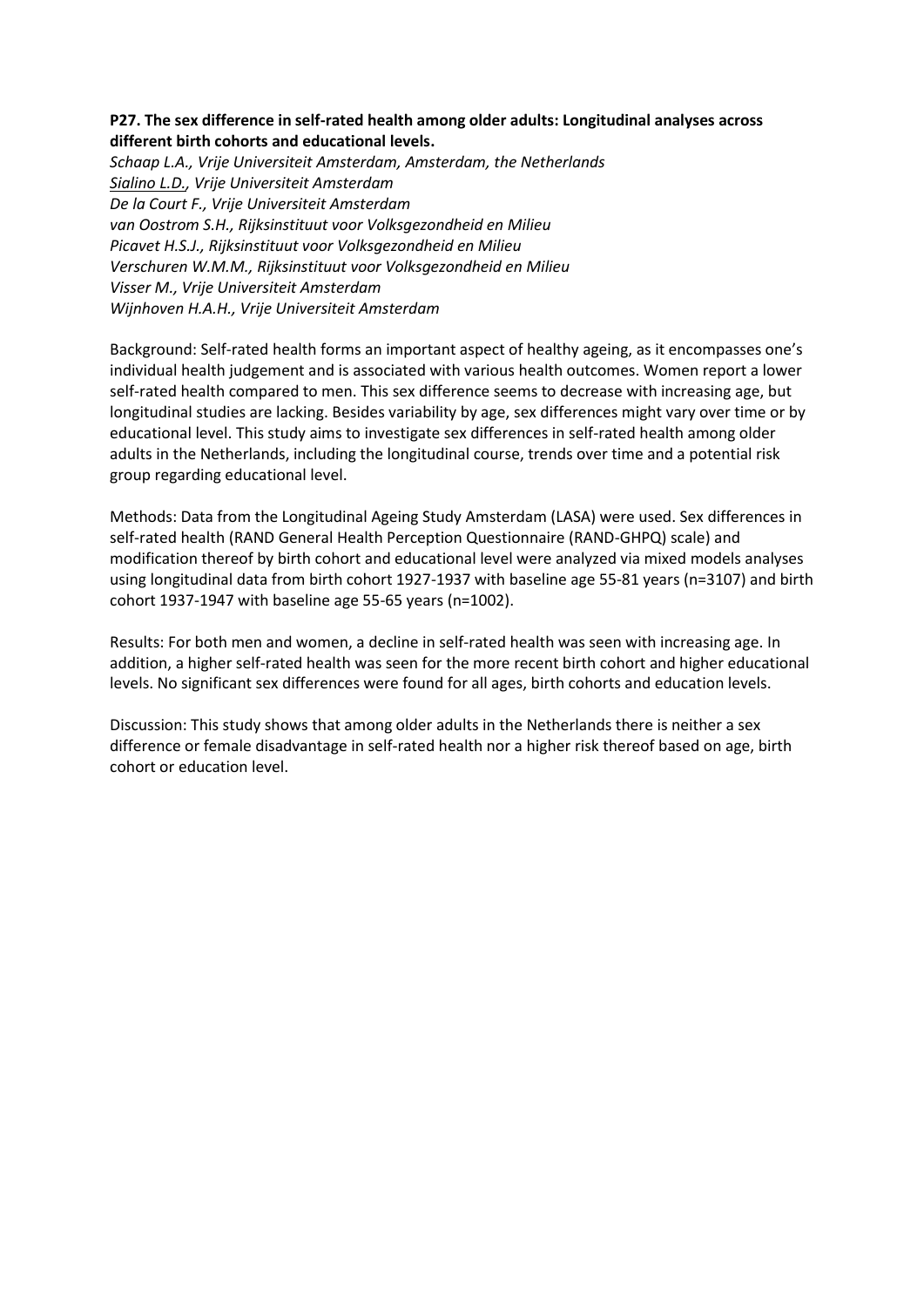**P28. Diverging death risks: mortality as a corollary of economic, social, cultural and person capital.** *Qi Y., Department of Health Sciences, University Medical Center Groningen, University of Groningen, Groningen, The Netherlands Almansa J., Department of Health Sciences, University Medical Center Groningen, University of Groningen Reijneveld S.A., Department of Health Sciences, University Medical Center Groningen, University of Groningen Brouwer S., Department of Health Sciences, University Medical Center Groningen, University of Groningen Vrooman J.C., Department of Sociology/ICS, Utrecht University and The Netherlands Institute for Social Research|SCP*

Background: The persistence of socioeconomic differences in mortality may be due to the fact that they are not merely driven by education and income, but also by other economic and non-economic factors. This study proposes a capital-based approach and analyses the association of mortality risks with four types of resources: economic, social, cultural and person capital.

Methods: We used data of 2592 participants from the Disparities in the Netherlands (ViN) survey and annual mortality data from Statistics Netherlands for the period 2014 to 2020. Economic capital was measured through education, income, occupation, home equity, and liquid assets. Social capital was measured by strong ties, size of the core discussion network, and access to people in resourceful positions; cultural capital by life style, digital skills, and mastery of English, and person capital by selfrated health, impediments to climbing stairs, self-confidence, self-image, people's appearance, and body mass index. To accommodate the fact that each capital was formed by sets of indicators, we used Partial Least Squares (PLS) Cox Regression proportional hazard models.

Results: Simple regression analyses showed lower economic and person capital to be associated with increased mortality (Hazard Ratio (HR) 1.26; [1.05 -1.52] and 1.19 [1.03 - 1.37]). In multiple regression analysis, including all capital measures and sex, economic and person capital remained significant (HR 1.30 [1.08 - 1.56 ] and 1.18; [1.00 - 1.38]).The PLS weights showed that occupation and home equity were the most influential indicators for economic capital, and self-rated health and impediments to climbing stairs for person capital.

Conclusion: We found low economic and person capital to be associated with increased mortality. These findings provide preliminary empirical support for the assumption that a wider set of capital measures - hitherto seldom included simultaneously in epidemiological research - can provide a fuller explanation of divergent death risks.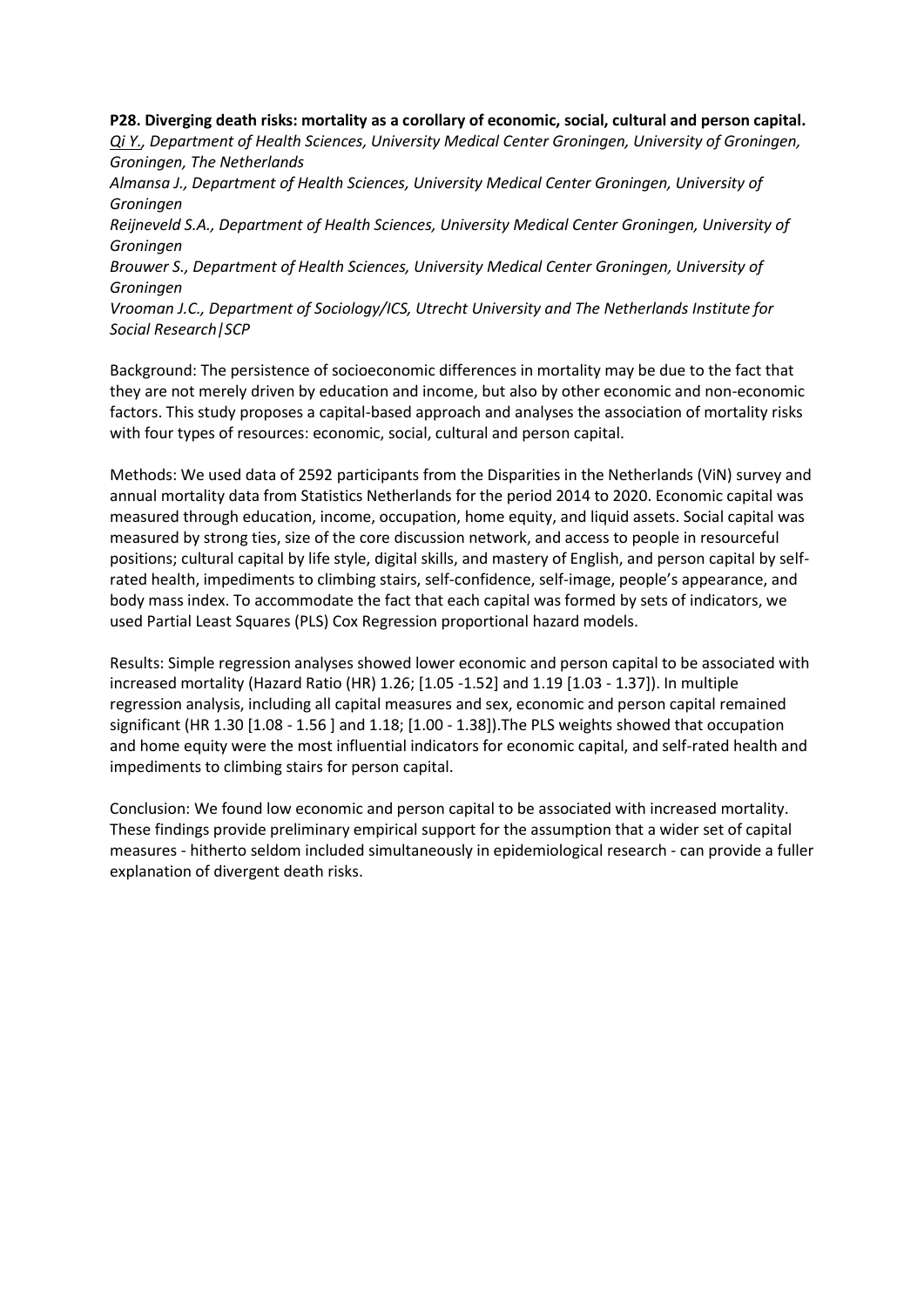#### **P29. Prenatal famine exposure and cognitive function from age 68 to 74.**

*Wiegersma A.M., Amsterdam UMC, Amsterdam, the Netherlands Boots A., Amsterdam UMC Roseboom T.J., Amsterdam UMC De Rooij S.R., Amsterdam UMC*

Background: Previous findings in the Dutch famine birth cohort showed that people exposed to undernutrition in early gestation performed worse on a Stroop-like task administered during a stressprotocol around age 58. At age 73, especially men exposed to famine in early gestation more often self-reported cognitive problems. Here, we hypothesized that famine exposure in early gestation is associated with worse cognitive function in older age and a higher rate of cognitive decline. Given our previous findings, we tested these hypotheses in the total group as well as in men and women separately.

Methods: We assessed cognitive function using tasks repeatedly measured at age 68 and 74 (Strooplike task, trail making task, 15-word task) or only at age 74 (Montreal cognitive assessment, selfperceived cognitive problems) in 73 men (n=34) and women (n=39) born as term singletons around the time of the 1944-45 Dutch famine. Participants exposed to famine in early gestation were compared to those prenatally unexposed (born before or conceived after the famine).

Results: Although cognitive function declined from age 68 to 74, cognitive task scores and rate of decline did not differ between those exposed or unexposed to famine. Men exposed to famine in early gestation more often reported cognitive problems at age 74 (OR 3.1 [95% CI 0.9 – 11.0]), although the difference here was just above the level of statistical significance.

Conclusion: We could not detect an association between famine exposure in early gestation and cognitive performance at older age or accelerated cognitive decline. The discrepancy with observations in Stroop performance at age 58 may be explained by participation bias and the fact that, unlike the previous assessment, the Stroop-task was not performed under stressful circumstances. Corresponding to previous findings, men exposed in early gestation more often reported cognitive problems, possibly indicative of future cognitive problems and dementia.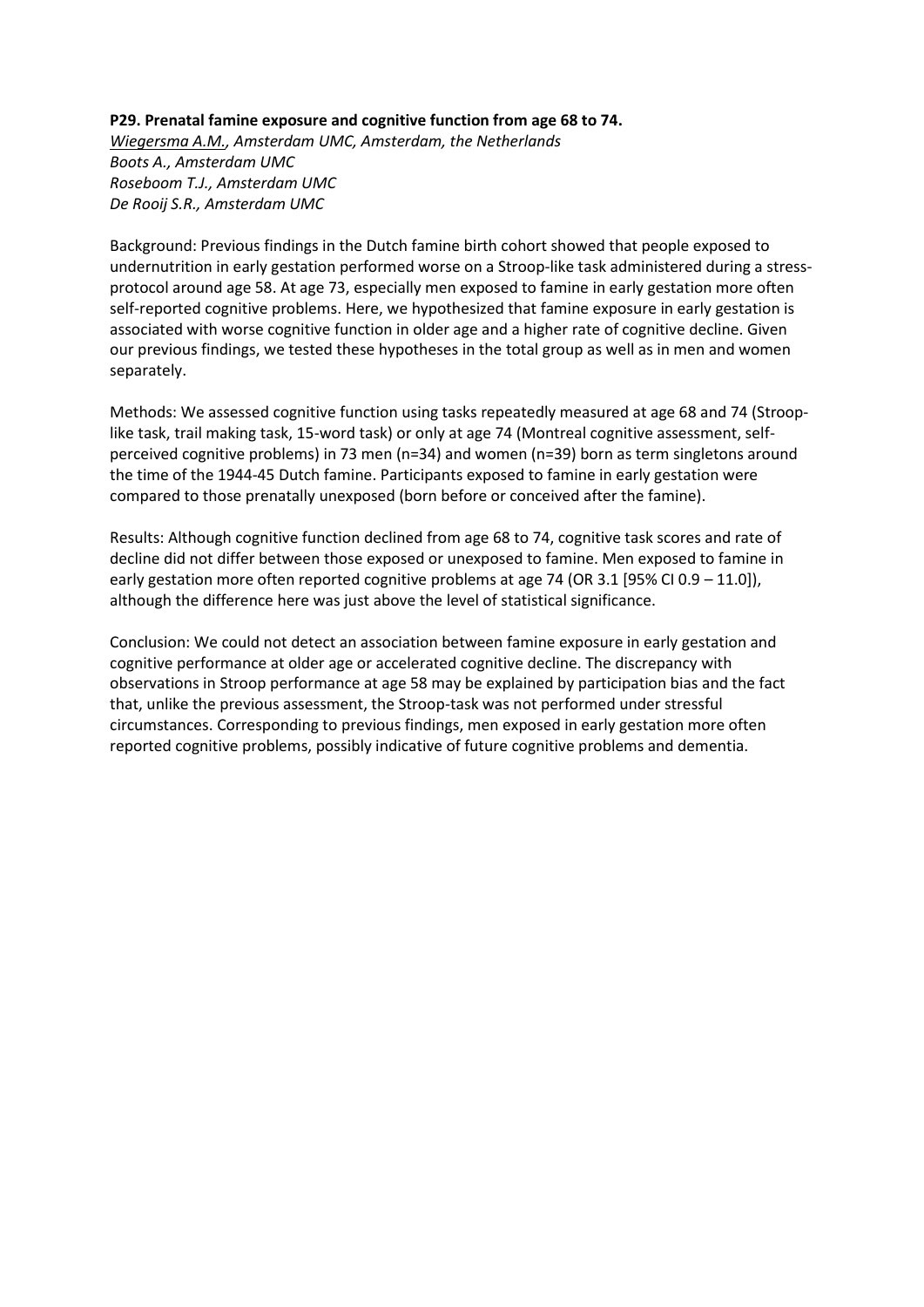# **P30. Environmental noise exposure during pregnancy and embryonic and fetal growth: The Generation R study.**

*Graafland N., Generation R, Gynaecology & Obstetrics, Erasmus MC, Rotterdam, The Netherlands Posthumus A.G., Erasmus MC Essers E., IS Global, Spain Ambros A., IS Global, Spain Steegers E.A.P., Erasmus MC Guxens M., IS Global, Spain*

Noise exposure is considered a risk factor for adverse health outcomes. Moreover, noise exposure during pregnancy has been associated with adverse birth outcomes, including lower birthweight and an increased risk of preterm birth. However, no studies have explored the association with embryonic and fetal growth during pregnancy, which may provide a window of opportunity for interventions.

We studied 7946 pregnant women from the Generation R Study, the Netherlands. Average noise exposure at the participants' home address during the pregnancy period was estimated using EU noise maps. Embryonic and fetal growth parameters (crown-rump length, head circumference, femur length and estimated fetal weight) were measured at multiple time points by ultrasound. Information on neonatal anthropometrics at birth (head circumference, length, and weight) and adverse birth outcomes (preterm birth, low birthweight, and small for gestational age) were retrieved from medical records. Linear mixed models were conducted to analyze the association between noise exposure and repeatedly measured fetal growth parameters. To analyze the association between noise exposure and first trimester growth and birth outcomes, linear and logistic regression models were used. Median total noise exposure levels were 55.3 decibel. Noise exposure during pregnancy was associated with larger crown-rump length in the first trimester, but not with repeatedly measured head circumference, length and weight. Noise exposure during pregnancy was moreover not associated with neonatal anthropometrics at birth, nor with adverse birth outcomes. We observed no evidence of an association between noise exposure during pregnancy and fetal growth nor with birth outcomes. Noise exposure during pregnancy was however associated with larger embryonic growth. Future research on the association between environmental exposures on fetal growth should include longitudinal embryonic and fetal growth parameters rather than birth outcomes alone.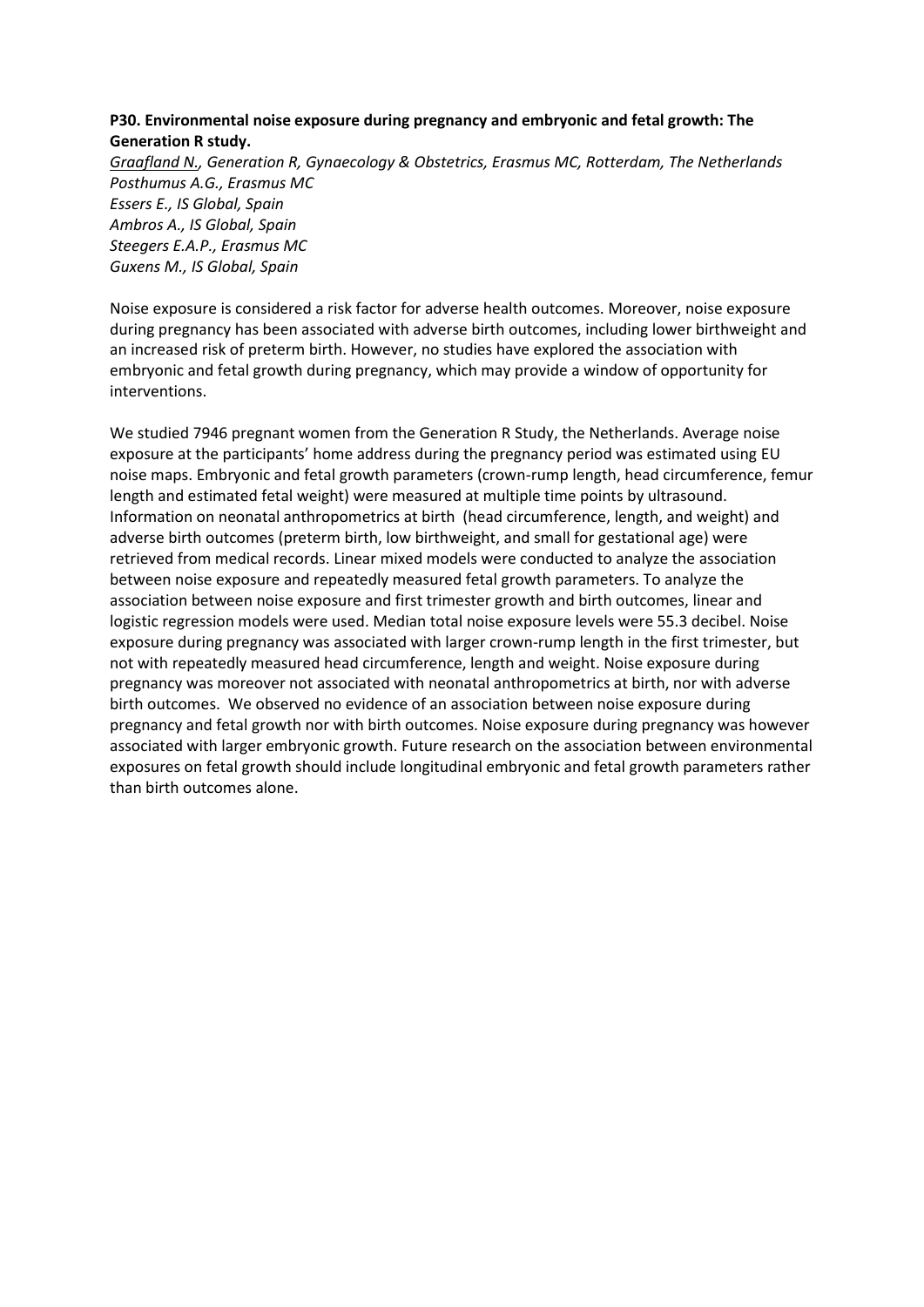### **P31. The effect of burns on children's growth trajectory: a nationwide study.**

*Cuijpers M.D., Red Cross Hospital, Beverwijk, The Netherlands van de Sande P.J.H., Burn Center, Red Cross Hospital Cords C.I., Burn Center, Maasstad Hospital Scholten-Jaegers S.M.H.J., Burn Center, Martini Hospital van Zuijlen P.P.M., Department of Plastic, Reconstructive, and Hand Srugery, VU University Medical Center Baartmans M.G.A., Department of Pediatrics, Maasstad Hospital Pijpe A., Burn Center, Red Cross Hospital*

Background: The objective of this study was to evaluate the short- and long-term effect of burn injury on children's height and weight, by comparing their pre- and post-burn growth trajectory.

Methods: We invited children (≤17 years old), who sustained a burn injury requiring surgical treatment and/or admission at one of the three Dutch burn centers in 2013 (n=175). As well as children who sustained a severe burn injury, covering >10% of the total body surface area (TBSA), throughout 2009-2018 (n=228). Data was collected from a survey on health-related topics, Youth Health Care records, and the Dutch Burn Repository R3. For all participants, height and weight were converted to Z scores using Dutch reference values. Linear mixed modelling, nested on individual level, was used to examine the associations between burn injury and children's height and weight Z scores.

Results: Children's height and weight Z scores remained within the normal range throughout the study period. During the first year post-burn, children's height and weight Z scores decreased by - 0.21 (95%CI [-0.41,-0.01]) and -0.23 (95%CI [-0.46,-0.04]), respectively. Beyond the first year postburn, estimates were consistent with a positive linear association between burn size and the overall effect of burn injury on participants' height and weight Z scores. Including a modest, but statistically significant, effect among participants with a burn injury covering ≤4.5% TBSA and >14.0% TBSA. Sensitivity analyses did not alter our findings.

Conclusion: Children were on track or even surpassed their growth potential. Our findings could therefore be considered reassuring to patients, parents, and clinicians.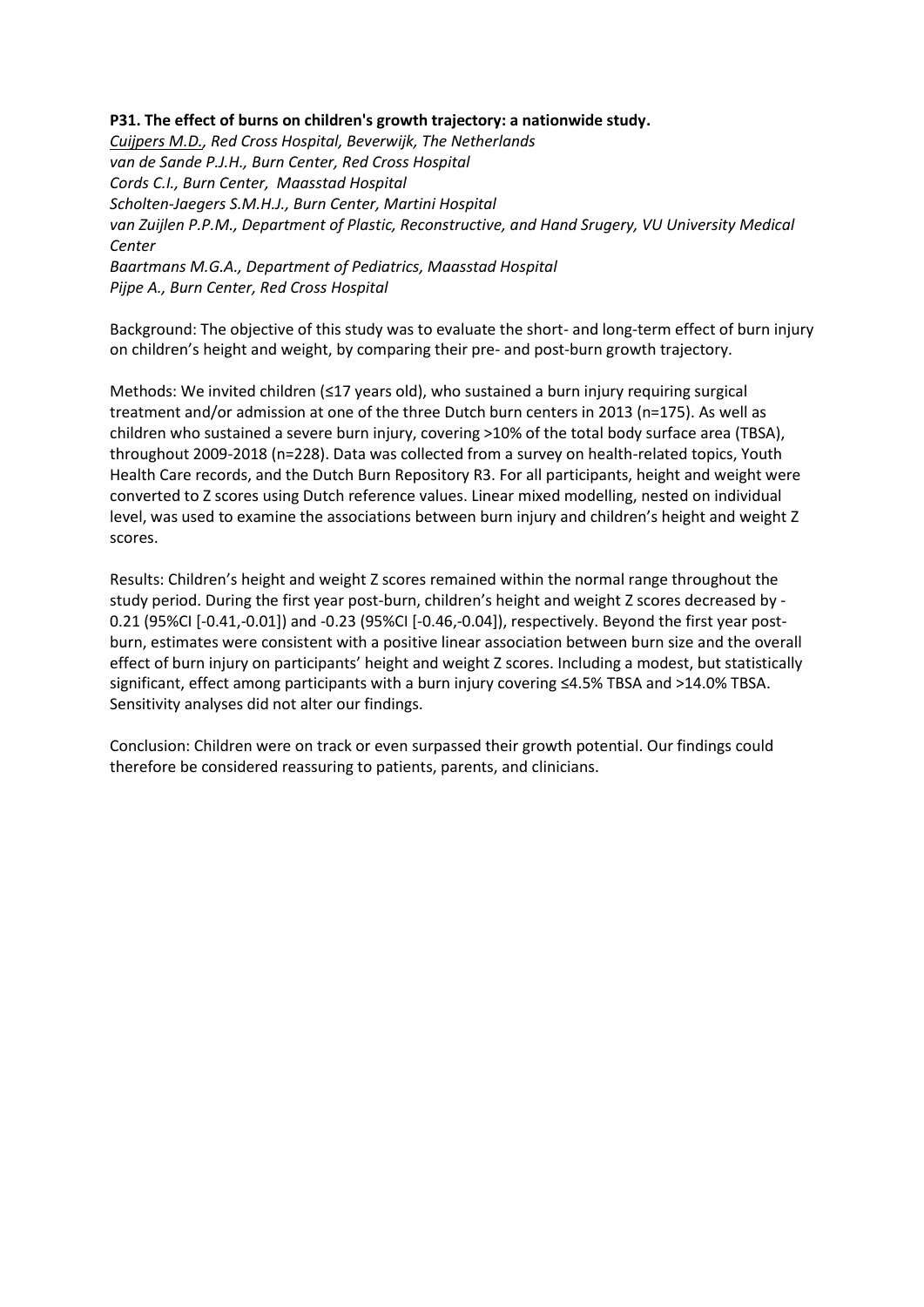# **P32. Early pregnancy metabolite profiles and gestational blood pressure.**

*Blaauwendraad S.M., Erasmus Medical Center, Rotterdam, the Netherlands Wahab R.J., Erasmus MC Jaddoe V.W.V., Erasmus MC Ruijter G.J.G., Erasmus MC Shokry E., Dr. von Hauner Children's Hospital, Ludwig-Maximilians Universität München Koletzko B., Dr. von Hauner Children's Hospital, Ludwig-Maximilians Universität München Gaillard R., Erasmus MC*

Background: Blood pressure plays a major role in both the etiology and prediction of gestational hypertensive disorders. Metabolomics might serve as a tool to identify underlying metabolic mechanisms in the etiology of higher blood pressure in pregnancy and individual metabolites might be useful in de prediction of gestational hypertensive disorders.

Methods: In a population-based, prospective cohort study among 803 pregnant women, LC-MS/MS was used to determine serum concentrations of amino-acids, non-esterified fatty acids, phospholipids and carnitines in early pregnancy. Blood pressure was measured in each trimester of pregnancy.

Results: Higher metabolite group and subgroup concentrations of diacyl-phosphatidylcholines, acyllysophosphatidylcholines and amino acids were association with higher systolic blood pressure throughout pregnancy (p-values <0.05). Higher diacyl-phosphatidylcholines, acyllysophosphatidylcholines, sphingomyelins and acyl-carnitine were associated with higher diastolic blood pressure throughout pregnancy (p-values <0.05). We identified 12 individual early-pregnancy non-esterified fatty acids and phospholipids and the metabolite ratio glutamine/glutamic acid, that were jointly associated with larger changes of diastolic and systolic blood pressure from first to third trimester. These metabolites did not improve the prediction of gestational hypertensive disorders in addition to clinical markers.

Conclusion: Altered early pregnancy serum metabolite profiles are associated with higher gestational blood pressure. These findings are important from an etiological perspective and, after further replication, might improve early identification of women at increased risk of gestational hypertensive disorders.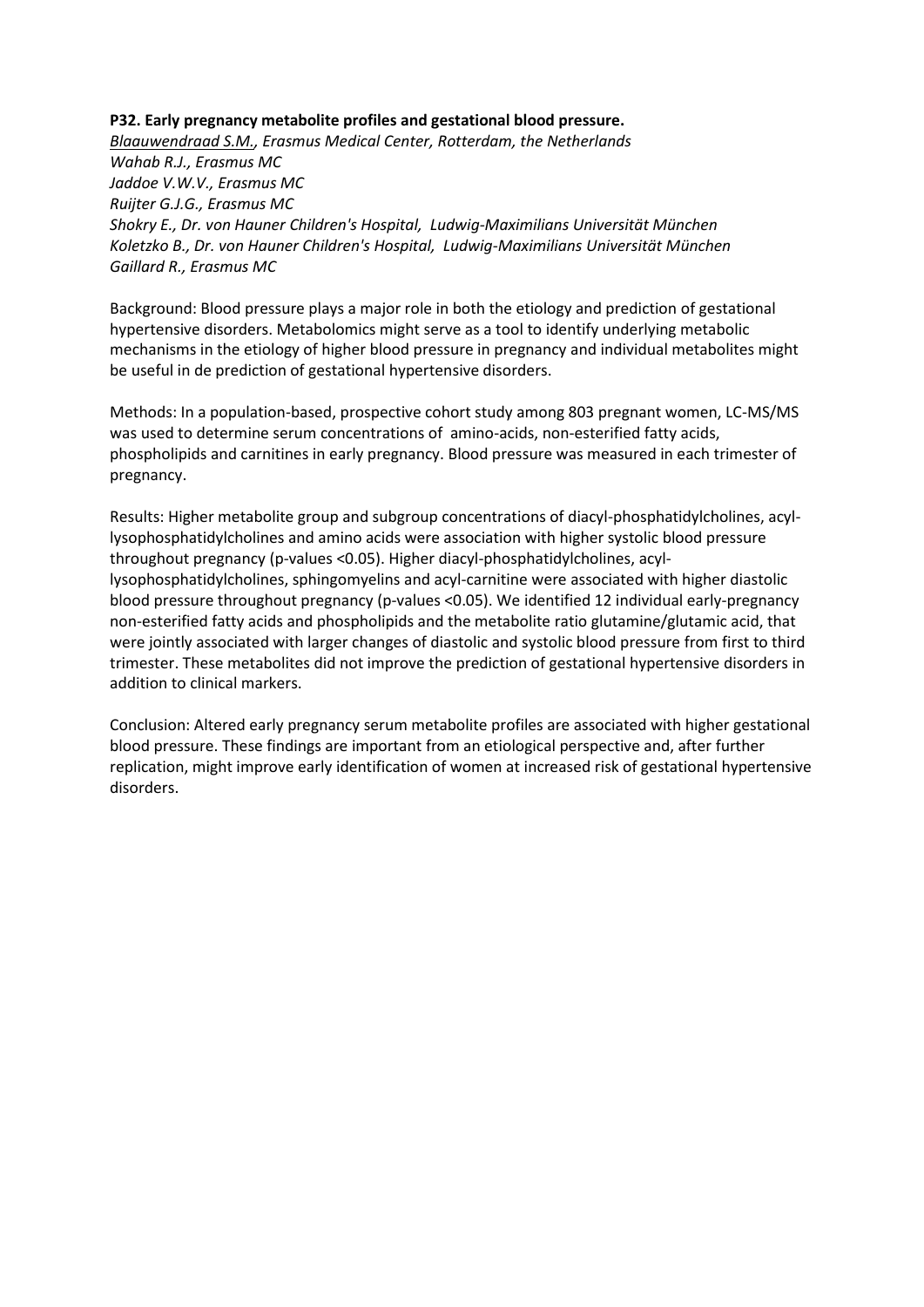#### **P33. Environmental risk factors for congenital solitary functioning kidney.**

*Groen in 't Woud S., Department for Health Evidence, Radboud Institute for Health Sciences, Radboud university medical center*

*Roeleveld N., Department for Health Evidence, Radboud Institute for Health Sciences, Radboud university medical center*

*Feitz W.F.J., Department of pediatric Nephrology, Radboud Institute for Molecular Life Sciencs, Radboudumc Amalia Children's Hospital*

*Schreuder, M.F., Department of pediatric Nephrology, Radboud Institute for Molecular Life Sciencs, Radboudumc Amalia Children's Hospital*

*van der Zanden L.F.M., Department for Health Evidence, Radboud Institute for Health Sciences, Radboud university medical center*

A congenital solitary functioning kidney (CSFK) is a congenital anomaly which frequently leads to kidney injury. The aetiology is thought to be multifactorial, with both genetic and environmental factors involved. Known risk factors for CSFK and other congenital anomalies of the kidney and urinary tract (CAKUT) include maternal obesity and diabetes and use of assisted reproductive technologies to conceive. However, most previous studies were small and few investigated risk factors for CSFK specifically. We aimed to get more insight into the role of environmental risk factors in the aetiology of CSFK. Children with CSFK were recruited in 36 hospitals throughout The Netherlands and a population-based control group was collected via a diversity of municipalities. We asked parents of both cases and controls to fill out online or paper questionnaire about exposure to potential risk factors in the period before and during pregnancy. Directed acyclic graphs were used to identify minimum sets of confounders for each potential risk factor. Multiple imputation was used to deal with missing values. Questionnaires were available for 789 cases and 4100 controls born between 1990 and 2021. Our preliminary results indicate mildly increased odds ratios (ORs) for conception using IVF or ICSI and major life events during pregnancy. Use of multivitamins, folic acid supplements, or a combination of both in the first 8 weeks of gestation slightly reduced the risk of CSFK (ORs 0.6 (95% confidence interval (CI) 0.3-1.0), 0.8 (95% CI 0.6-1.1) and 0.7 (95% CI 0.5-1.1), respectively). Family history of CAKUT was strongly associated with CSFK (OR 4.8, 95% CI 3.0-7.7). Our results indicate that environmental factors may be involved in the aetiology of CSFK, although the estimated effect was mild for most factors studied. As family history of CAKUT was strongly associated with CSFK, a genetic component is likely as well.